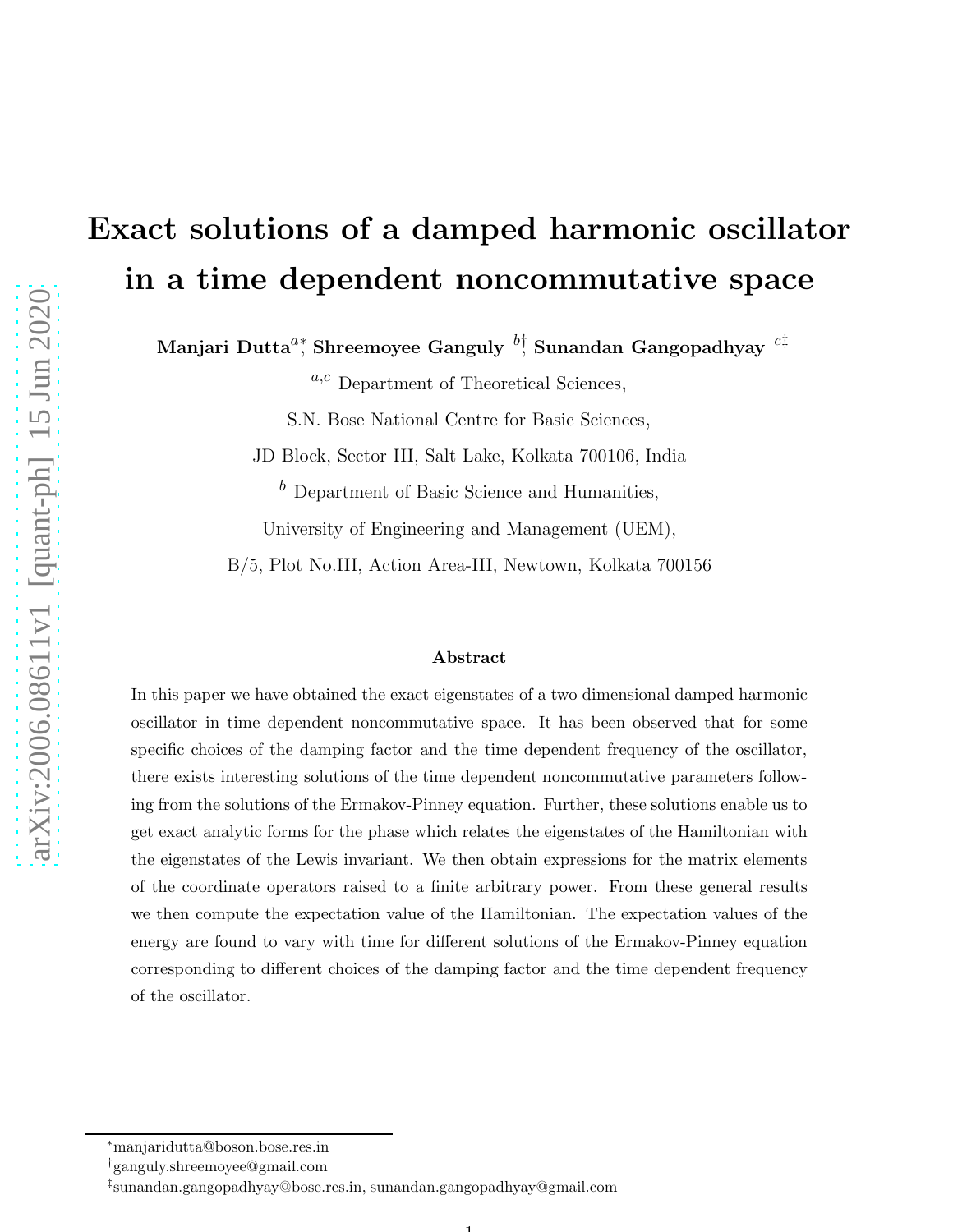## 1 Introduction

The study of time dependent classical as well as quantum harmonic oscillators has appealed to theoretical physicists since time immemorial. In the literature the work by Lewis et al. [\[1\]](#page-25-0) has lead to an upsurge of analysis of the Hamiltonian for the time dependent quantum harmonic oscillator using a class of exact invariants designed for such systems [\[2,](#page-25-1) [3\]](#page-25-2). The problem becomes even more fascinating when one has a system of two such oscillators in two-dimensional space. Now, in order to address practical situations one needs to include damping in the system. Although there are several studies on the one-dimensional damped quantum harmonic oscillator in the past [\[4\]](#page-25-3)-[\[8\]](#page-26-0), it's two-dimensional equivalent is a less explored system [\[9\]](#page-26-1). The work by Lawson *et.al.* [\[9\]](#page-26-1) is one of the very few which analyses a two-dimensional damped quantum harmonic oscillator system. The solutions obtained by them for the mentioned system provides a platform to explore the construction of various coherent states with intriguing properties.

In the present work we extend the study by Lawson *et.al.* [\[9\]](#page-26-1) and consider the two-dimensional damped quantum harmonic oscillator in noncommutative (NC) space. It has been argued that study of quantum mechanical systems in NC space is essential to ensure the attainment of grav-itational stability [\[10\]](#page-26-2) in the present theories of quantum gravity, namely, string theory  $|11, 12|$ and loop quantum gravity [\[13\]](#page-26-5). The simplest quantum mechanical setting in two dimensional NC space consists of replacing the standard set of commutation relations between the canonical coordinates by NC commutation relations  $[X, Y] = i\theta$ , where  $\theta$  is a positive real constant. Quantum mechanical systems in such spaces have been studied extensively in the literature [\[14\]](#page-26-6)-[\[24\]](#page-26-7). The study of a two-dimensional quantum harmonic oscillator in NC space with time dependent NC parameters was done in [\[25\]](#page-26-8). However, their system was an undamped oscillator. The parametrized form of solutions obtained there offered an interesting possibility for study of generalized version of Heisenberg's uncertainty relations. Quantum damped harmonic oscillator on noncommuting two-dimensional space was studied in [\[26\]](#page-26-9) where the exact propagator of the system was obtained and the thermodynamic properties of the system was investigated using the standard canonical density matrix.

In this work, a two-dimensional damped quantum harmonic oscillator in NC space is considered once again. However, our focus of study is different than the work carried out in [\[26\]](#page-26-9). We first construct the Hamiltonian and then express it in terms of standard commutative variables. This is done in Section 2. Then we solve the Hamiltonian using the method of invariants [\[1\]](#page-25-0) and obtain the corresponding eigenfunction in Section 3. In doing so, although we start with the Hamiltonian and corresponding invariant in Cartesian coordinates, eventually we transform our operators to polar coordinates (following closely the procedure suggested in [\[25\]](#page-26-8)) for ease of solution. The form of the Lewis invariant in Cartesian coordinates with a Zeeman term in the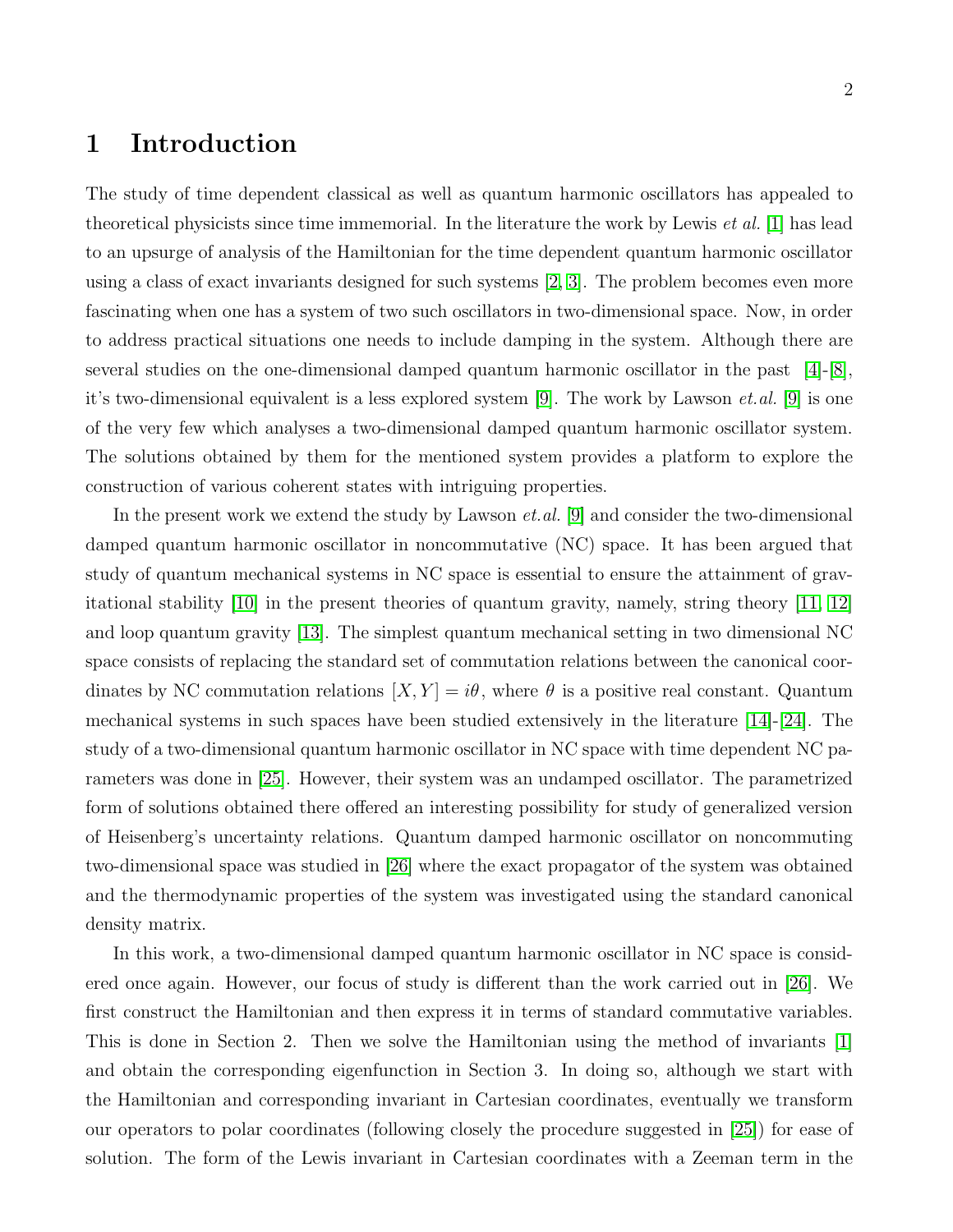Hamiltonian is an interesting result in itself and it also makes it easier to make a transition to it's polar form. It is to be noted that the eigenfunction of the Hamiltonian is a product of the eigenfunction of the invariant and a phase factor. Both the eigenfunction and phase factor are expressed in terms of time dependent parameters which obey the non-linear differential equation known as Ermakov-Pinney (EP) equation [\[27,](#page-26-10) [28\]](#page-26-11). Next, in Section 4 we judiciously choose the parameters of the damped system such that they satisfy all the equations representing the system as well as provide us with an exact closed form solution of the Hamiltonian. The solutions of the NC parameters obtained in our analysis turns out to be such that the phase factor in an integral form given in [\[25\]](#page-26-8) is exactly integrable for various kinds of dissipation. Then in Section 5 we device a procedure to calculate the matrix element of a finite arbitrary power of the position operator with respect to the exact solutions for Hamiltonian eigenstates. Using these expressions we proceed to calculate the expectation value of energy and study the evolution of the energy expectation value of the system with time for various types of damping. In Section 6 we summarize our results.

## 2 Model of the two-dimensional harmonic oscillator

The system we consider is a combination of two non-interacting damped harmonic oscillators in two dimensional NC space. The oscillators have equal time dependent frequencies, time dependent coefficients of friction and equal mass in NC space. Such a model of damped harmonic oscillator was considered in an earlier communication [\[9\]](#page-26-1) in commutative space. In this work, we extend the model by considering the system in NC space<sup>[1](#page-2-0)</sup>.

The Hamiltonian of the system has the following form,

$$
H(t) = \frac{f(t)}{2M}(P_1^2 + P_2^2) + \frac{M\omega^2(t)}{2f(t)}(X_1^2 + X_2^2)
$$
 (1)

where the damping factor  $f(t)$  is given by,

$$
f(t) = e^{-\int_0^t \eta(s)ds} \tag{2}
$$

with  $\eta(s)$  being the coefficient of friction. Here  $\omega(t)$  is the time dependent angular frequency of the oscillators and  $M$  is their mass. It should be noted that in commutative space, the model with  $f(t) = e^{-\Gamma t}$  and  $\omega(t) = \omega_0$ , with  $\Gamma$  and  $\omega_0$  being positive constants, is said to be the twodimensional Caldirola and Kanai Hamiltonian [\[29,](#page-26-12) [30\]](#page-27-0). The position and momentum coordinates  $(X_i, P_i)$  are noncommuting variables in NC space, that is, their commutators are  $[X_1, X_2] \neq 0$ and  $[P_1, P_2] \neq 0$ . The corresponding canonical variables  $(x_i, p_i)$  in commutative space are such that the commutator  $[x_i, p_j] = i\hbar \delta_{i,j}, [x_i, x_j] = 0 = [p_i, p_j]; (i, j = 1, 2).$ 

<span id="page-2-0"></span><sup>&</sup>lt;sup>1</sup>We shall be considering NC phase space in our work. However, we shall generically refer this as NC space.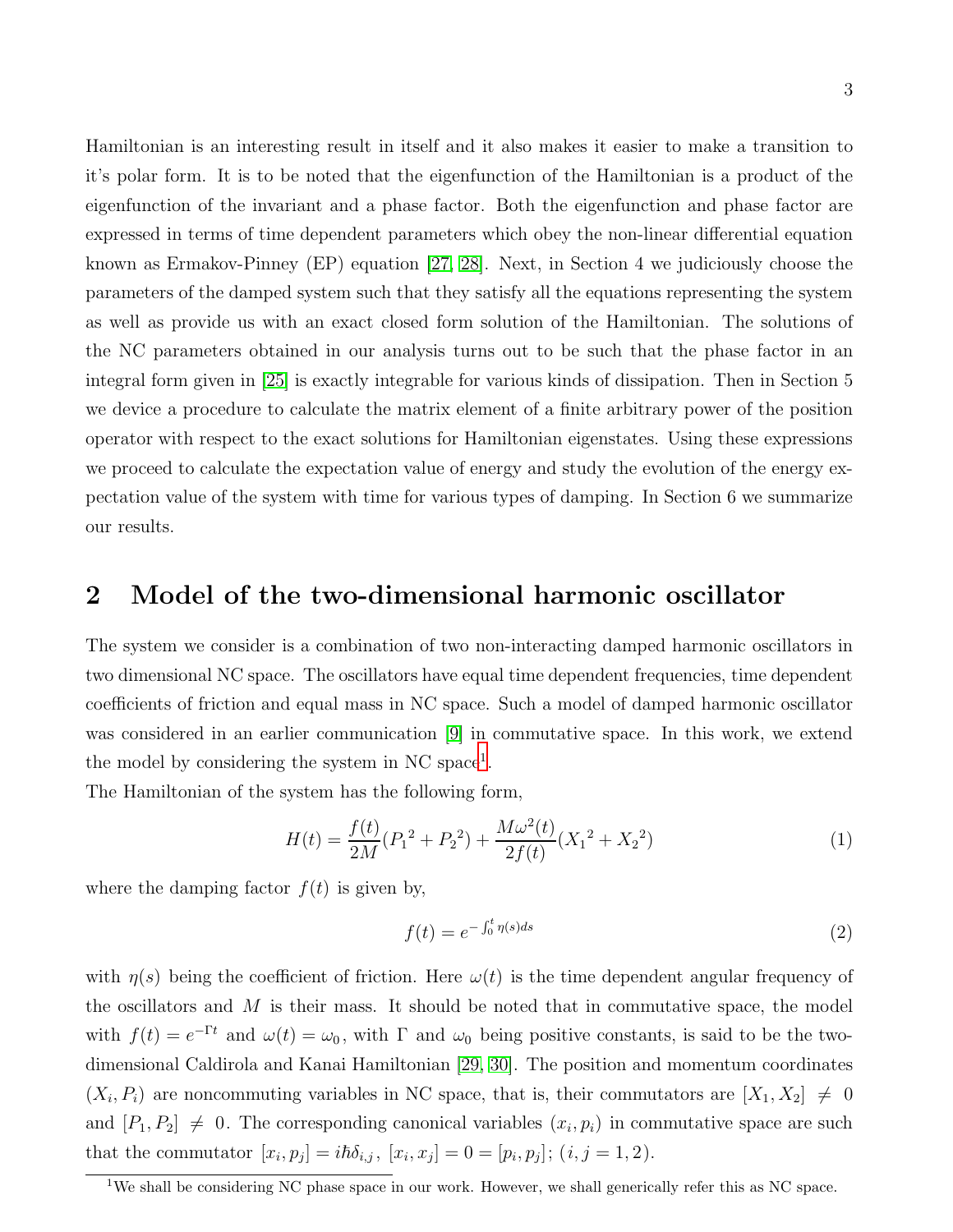In order to express the NC Hamiltonian in terms of the standard commutative variables explicitly, we apply the standard Bopp-shift relations [\[31\]](#page-27-1) ( $\hbar = 1$ ):

$$
X_1 = x_1 - \frac{\theta(t)}{2} p_2 \, ; \, X_2 = x_2 + \frac{\theta(t)}{2} p_1 \tag{3}
$$

$$
P_1 = p_1 + \frac{\Omega(t)}{2} x_2 \; ; \; P_2 = p_2 - \frac{\Omega(t)}{2} x_1 \; . \tag{4}
$$

Here  $\theta(t)$  and  $\Omega(t)$  are the NC parameters for space and momentum respectively, such that  $[X_1, X_2] = i\theta(t), [P_1, P_2] = i\Omega(t)$  and  $[X_1, P_1] = i[1 + \frac{\theta(t)\Omega(t)}{4}] = [X_2, P_2]$ ;  $(X_1 \equiv X, X_2 \equiv Y,$  $P_1 \equiv P_x, P_2 \equiv P_y$ ).

The Hamiltonian in terms of  $(x_i, p_i)$  coordinates is therefore given by the following relation,

<span id="page-3-0"></span>
$$
H = \frac{a(t)}{2}(p_1^2 + p_2^2) + \frac{b(t)}{2}(x_1^2 + x_2^2) + c(t)(p_1x_2 - p_2x_1) \tag{5}
$$

The time dependent coefficients in the above Hamiltonian are given as,

<span id="page-3-1"></span>
$$
a(t) = \frac{f(t)}{M} + \frac{M\omega^2(t)\theta^2(t)}{4f(t)}
$$
\n
$$
(6)
$$

$$
b(t) = \frac{f(t)\Omega^2(t)}{4M} + \frac{M\omega^2(t)}{f(t)}
$$
\n
$$
\tag{7}
$$

$$
c(t) = \frac{1}{2} \left[ \frac{f(t)\Omega(t)}{M} + \frac{M\omega^2(t)\theta(t)}{f(t)} \right].
$$
 (8)

Here it must be noted that although our Hamiltonian given by Eqn.[\(5\)](#page-3-0) has the same form as that in [\[25\]](#page-26-8) to study a system of a two dimensional harmonic oscillator in NC space, the time dependent Hamiltonian coefficients (given by Eqn(s).[\(8\)](#page-3-1)) have very different form. This is because our system is that of a damped harmonic oscillator in two-dimensional NC space. Thus, the damping factor  $f(t)$  modulates and alters the Hamiltonian coefficients from the form considered in earlier study [\[25\]](#page-26-8).

### 3 Solution of the model Hamiltonian

In order to find the solutions of the model Hamiltonian  $H(t)$  (Eqn.[\(5\)](#page-3-0)) representing the twodimensional damped harmonic oscillator in NC space, we follow the route suggested by Lewis *et.al.* [\[1\]](#page-25-0) in their work. First we construct the time-dependent Hermitian invariant operator  $I(t)$ corresponding to our Hamiltonian operator  $H(t)$  (given by Eqn.[\(5\)](#page-3-0)). This is because if one can solve for the eigenfunctions of  $I(t)$ ,  $\phi(x_1, x_2)$ , such that,

<span id="page-3-2"></span>
$$
I(t)\phi(x_1, x_2) = \epsilon \phi(x_1, x_2)
$$
\n(9)

where  $\epsilon$  is an eigenvalue of  $I(t)$  corresponding to eigenstate  $\phi(x_1, x_2)$ , one can obtain the eigenstates of  $H(t)$ ,  $\psi(x_1, x_2, t)$ , using the relation given by Lewis *et. al.* [\[1\]](#page-25-0) which is as follows,

<span id="page-3-3"></span>
$$
\psi(x_1, x_2, t) = e^{i\Theta(t)} \phi(x_1, x_2)
$$
\n(10)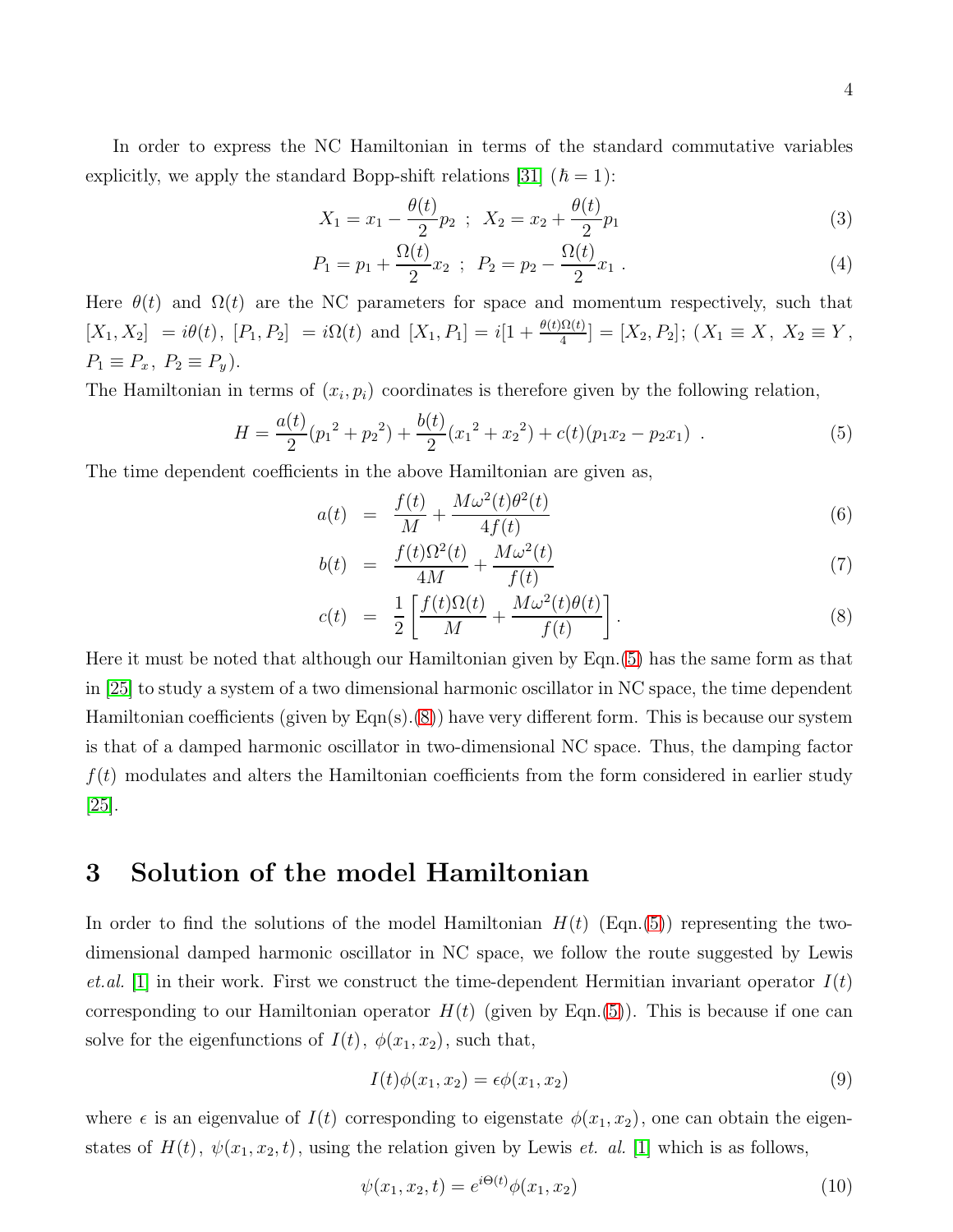where the real function  $\Theta(t)$  which acts as the phase factor will be discussed in details later.

#### 3.1 The Time Dependent Invariant

Next, following the approach taken by Lewis *et.al.* [\[1\]](#page-25-0), we need to construct the operator  $I(t)$ which is an invariant with respect to time, corresponding to the Hamiltonian  $H(t)$ , as mentioned earlier, such that  $I(t)$  satisfies the condition,

<span id="page-4-1"></span>
$$
\frac{dI}{dt} = \partial_t I + \frac{1}{i}[I, H] = 0.
$$
\n<sup>(11)</sup>

The procedure is to choose the Hermitian invariant  $I(t)$  to be of the same homogeneous quadratic form defined by Lewis *et. al.*  $|1|$  for time-dependent harmonic oscillators. However, since we are dealing with a two-dimensional system in the present study,  $I(t)$  takes on the following form,

<span id="page-4-0"></span>
$$
I(t) = \alpha(t)(p_1^2 + p_2^2) + \beta(t)(x_1^2 + x_2^2) + \gamma(t)(x_1p_1 + p_2x_2).
$$
 (12)

Here we will consider  $\hbar = 1$  since we choose to work in natural units. Now, using the form of  $I(t)$  defined by Eqn.[\(12\)](#page-4-0) in Eqn.[\(11\)](#page-4-1) and equating the coefficients of the canonical variables, we get the following relations,

<span id="page-4-2"></span>
$$
\dot{\alpha}(t) = -a(t)\gamma(t) \tag{13}
$$

$$
\dot{\beta}(t) = b(t)\gamma(t) \tag{14}
$$

$$
\dot{\gamma}(t) = 2 [b(t)\alpha(t) - \beta(t)a(t)] \tag{15}
$$

where dot denotes derivative with respect to time  $t$ .

To express the above three time dependent parameters  $\alpha, \beta$  and  $\gamma$  in terms of a single time dependent parameter, we parametrize  $\alpha(t) = \rho^2(t)$ . Substituting this in Eqn(s).[\(13, 15\)](#page-4-2), we get the other two parameters in terms of  $\rho(t)$  as,

$$
\gamma(t) = -\frac{2\rho\dot{\rho}}{a(t)}\tag{16}
$$

$$
\beta(t) = \frac{1}{a(t)} \left[ \frac{\dot{\rho}^2}{a(t)} + \rho^2 b + \frac{\rho \ddot{\rho}}{a(t)} - \frac{\rho \dot{\rho} \dot{a}}{a^2} \right]. \tag{17}
$$

Now, substituting the value of  $\beta$  in Eqn.[\(14\)](#page-4-2), we get a non-linear equation in  $\rho(t)$  which has the form of the non-linear Ermakov-Pinney (EP) equation with a dissipative term [\[25,](#page-26-8) [27,](#page-26-10) [28\]](#page-26-11). The form of the non-linear equation is as follows,

<span id="page-4-3"></span>
$$
\ddot{\rho} - \frac{\dot{a}}{a}\dot{\rho} + ab\rho = \xi^2 \frac{a^2}{\rho^3} \,. \tag{18}
$$

where  $\xi^2$  is a constant of integration. This equation has similar form to the EP equation obtained in [\[25\]](#page-26-8), which is expected since our  $H(t)$  has the same form as theirs. However, once again we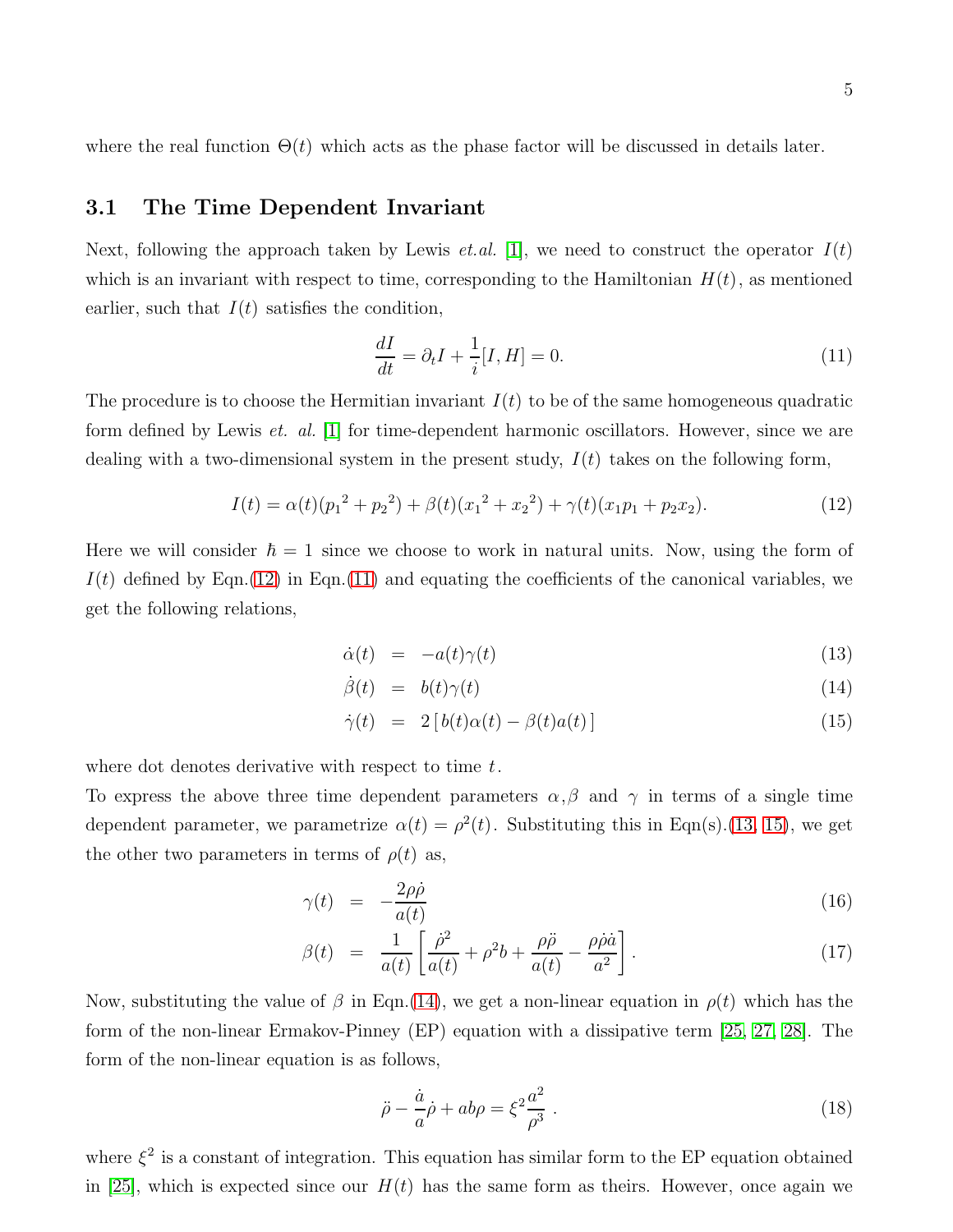should recall the fact that the explicit form of the time-dependent coefficients are different due to the presence of damping.

Now, using the EP equation we get a simpler form of  $\beta$  as,

$$
\beta(t) = \frac{1}{a(t)} \left[ \frac{\dot{\rho}^2}{a(t)} + \frac{\xi^2 a(t)}{\rho^2} \right]. \tag{19}
$$

Next, substituting the expressions of  $\alpha$ ,  $\beta$  and  $\gamma$  in Eqn.[\(12\)](#page-4-0), we get the following expression for  $I(t),$ 

<span id="page-5-0"></span>
$$
I(t) = \rho^2 (p_1^2 + p_2^2) + \left(\frac{\dot{\rho}^2}{a^2} + \frac{\xi^2}{\rho^2}\right) (x_1^2 + x_2^2) - \frac{2\rho\dot{\rho}}{a} (x_1p_1 + p_2x_2).
$$
 (20)

The form of the Lewis invariant in Cartesian coordinates will be used later to go over to it's polar coordinate form. The solution of the EP equation under various physically significant conditions shall be discussed later.

#### 3.2 Construction of Ladder operators

Now that we have the required Hermitian invariant  $I(t)$ , we proceed to calculate it's eigenstates using the operator approach. For this purpose we need to first construct some ladder operators. To do this, we first need to transform the form of  $I(t)$  (given by Eqn.[\(20\)](#page-5-0)) to a more manageable form. For this we invoke a unitary transformation using a suitable unitary operator  $\hat{U}$  having the following form,

$$
\hat{U} = exp\left[-\frac{i\dot{\rho}}{2a(t)\rho}(x_1^2 + x_2^2)\right], \quad \hat{U}^\dagger\hat{U} = \hat{U}\hat{U}^\dagger = \mathbf{I}.\tag{21}
$$

Defining,

<span id="page-5-1"></span>
$$
\phi'(x_1, x_2) = \hat{U}\phi(x_1, x_2) , I'(t) = \hat{U}I\hat{U}^{\dagger}
$$
\n(22)

where  $\phi(x_1, x_2)$  is an eigenfunction of  $I(t)$  as introduced in Eqn.[\(9\)](#page-3-2), then, using Eqn(s).[\(9](#page-3-2)[,22\)](#page-5-1), we get,

$$
I' \phi' = \hat{U} I \hat{U}^{\dagger} \hat{U} \phi = \hat{U} I \phi = \hat{U} \epsilon \phi = \epsilon \phi'.
$$
 (23)

The transformed expression of the invariant,  $I'(t)$ , using Eqn.[\(22\)](#page-5-1), has the following form,

$$
I'(t) = \rho^2 (p_1^2 + p_2^2) + \frac{\xi^2}{\rho^2} (x_1^2 + x_2^2) \tag{24}
$$

This transformed form of the invariant,  $I'(t)$ , has exactly the same form as that of the Hamiltonian for a time dependent two-dimensional simple harmonic oscillator. So, we can introduce the corresponding ladder operators for  $\hat{I}'(t)$  to be given by,

$$
\hat{a}'_j = \frac{1}{\sqrt{2\xi}} \left( \frac{\xi}{\rho} \hat{x}_j + i\rho \hat{p}_j \right) , \quad \hat{a}'_j = \frac{1}{\sqrt{2\xi}} \left( \frac{\xi}{\rho} \hat{x}_j - i\rho \hat{p}_j \right)
$$
(25)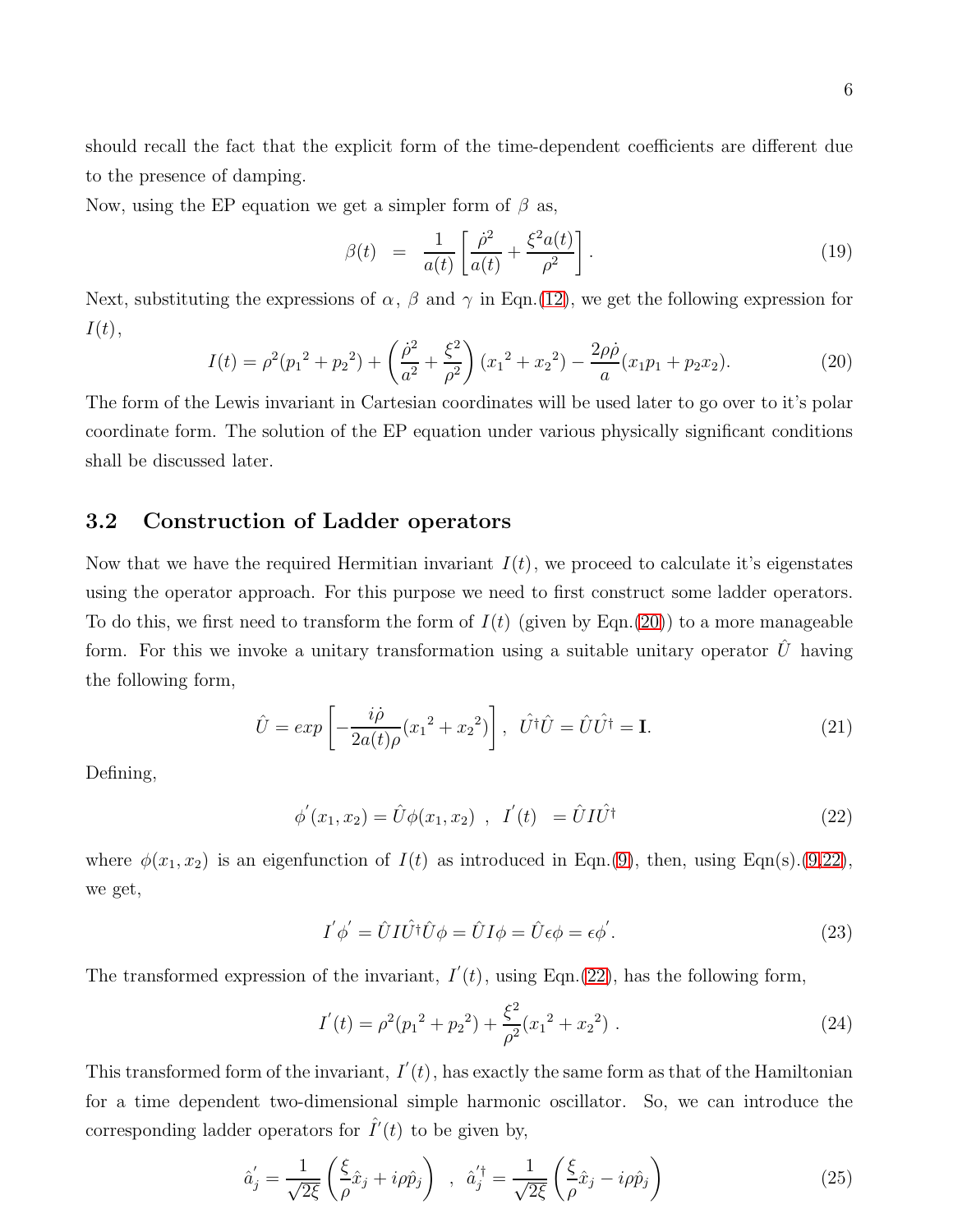where  $j = 1, 2$  and the operators satisfy the commutation relation  $[\hat{a}'_i]$  $i, \hat{a}'^{\dagger}_j$  $\left[\begin{smallmatrix}\mathsf{I}\\j\end{smallmatrix}\right]=\delta_{ij}$  .

Now we make the reverse transformation to get the expression of the unprimed ladder operators:

$$
\hat{a}_j(t) = \hat{U}^\dagger \hat{a}_j' \hat{U} = \frac{1}{\sqrt{2\xi}} \left[ \frac{\xi}{\rho} x_j + i \rho p_j - \frac{i\dot{\rho}}{a(t)} x_j \right]
$$
\n(26)

$$
\hat{a_j}(t) = \hat{U}^\dagger \hat{a}_j' \hat{U} = \frac{1}{\sqrt{2\xi}} \left[ \frac{\xi}{\rho} x_j - i \rho p_j + \frac{i\dot{\rho}}{a(t)} x_j \right]. \tag{27}
$$

It can be easily checked using the algebra of the primed ladder operators that  $[\hat{a}_i, \hat{a}_j^{\dagger}]$  $\left[\begin{smallmatrix}\n j\n\end{smallmatrix}\right]=\delta_{ij}$  . We now set  $\xi = 1$  and consider two linear combinations of the above two operators such that,

$$
\hat{a}(t) = -\frac{i}{\sqrt{2}}(\hat{a}_1 - i\hat{a}_2) = \frac{1}{2} \left[ \rho(\hat{p}_1 - i\hat{p}_2) - \left(\frac{i}{\rho} + \frac{\dot{\rho}}{a(t)}\right)(\hat{x}_1 - i\hat{x}_2) \right]
$$
(28)

and

$$
\hat{a}^{\dagger}(t) = \frac{i}{\sqrt{2}} (\hat{a}_1^{\dagger} + i \hat{a}_2^{\dagger}) = \frac{1}{2} \left[ \rho(\hat{p}_1 + i \hat{p}_2) + \left(\frac{i}{\rho} - \frac{\dot{\rho}}{a(t)}\right) (\hat{x}_1 + i \hat{x}_2) \right].
$$
 (29)

These also satisfy the commutation relation  $[\hat{a}, \hat{a}^{\dagger}] = 1$ .

#### 3.3 Transformation to polar coordinates

With the above results in place, we now transform the invariant  $I(t)$  and the corresponding ladder operators to polar coordinates for calculational convenience. For this we invoke the transformation of coordinates of the form,

$$
x = r\cos\theta \quad ; \quad y = r\sin\theta \tag{30}
$$

The canonical coordinates in polar representation takes the following form,

$$
p_r = \frac{1}{2} \left( \frac{x_1}{r} p_1 + p_1 \frac{x_1}{r} + \frac{x_2}{r} p_2 + p_2 \frac{x_2}{r} \right)
$$
  
= 
$$
\frac{x_1 p_1 + x_2 p_2}{r} - \frac{i}{2r}
$$
  
= 
$$
-i \left( \partial_r + \frac{1}{2r} \right)
$$
 (31)

$$
p_{\theta} = (x_1 p_2 - x_2 p_1) = -i \partial_{\theta}.
$$
\n(32)

The commutation relations between  $(r, p_r)$  and  $(\theta, p_{\theta})$  have the form

$$
[r, p_r] = [\theta, p_\theta] = [x_1, p_1] = [x_2, p_2] = i.
$$
\n(33)

The corresponding anticommutation relation can be found to be,

$$
[r, p_r]_+ = [x_1, p_1]_+ + [x_2, p_2]_+ = 2(x_1 p_1 + p_2 x_2)
$$
\n(34)

where  $[A, B]_+ = AB + BA$  represents anticommutator between operators A, B.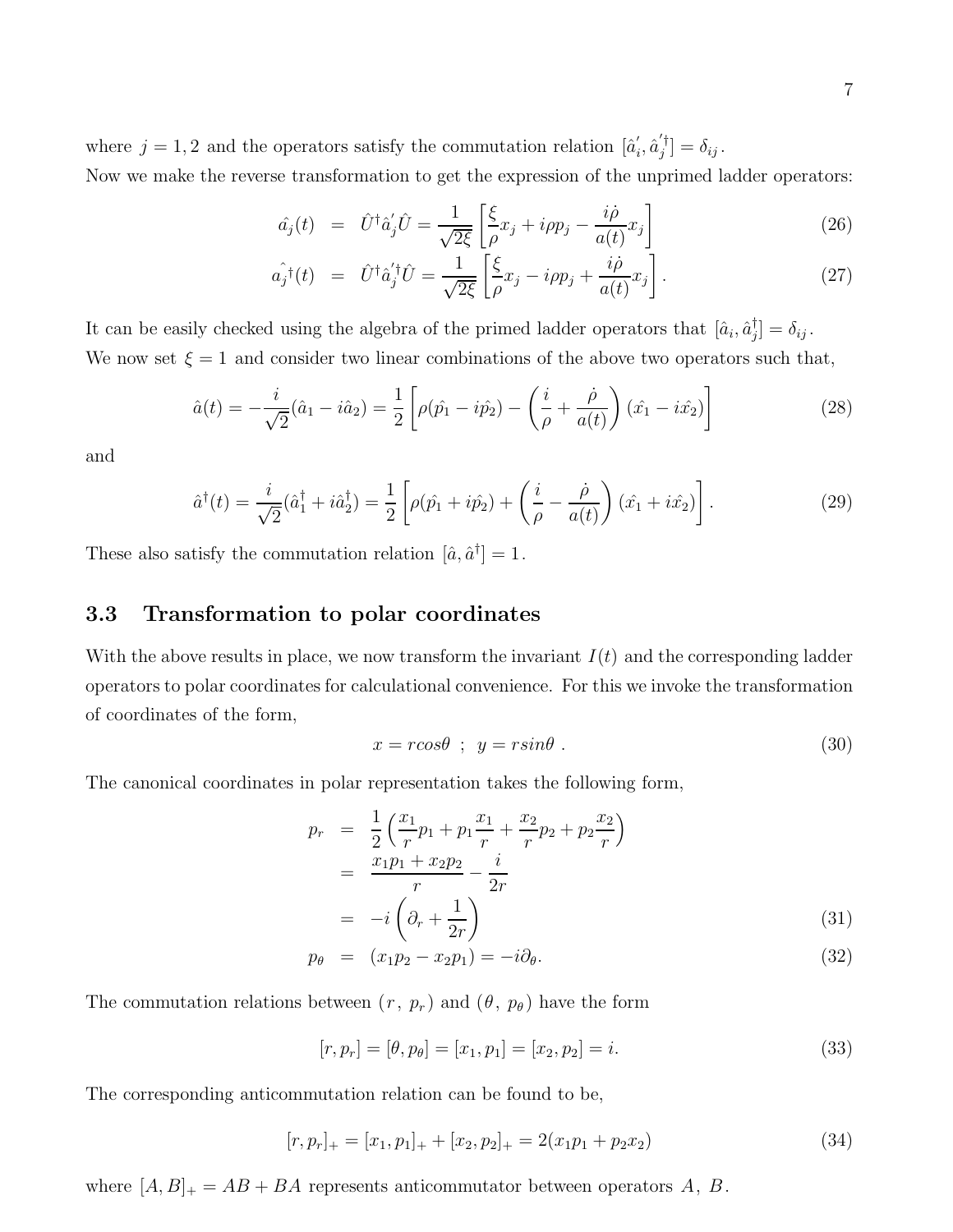8

In order to transform the invariant  $I(t)$  in polar coordinates, we need to have few other relations which are,

$$
(p_1^2 + p_2^2) = \left(p_r^2 + \frac{p_\theta^2}{r^2} - \frac{1}{4r^2}\right)
$$
\n(35)

$$
(p_1 + ip_2) = e^{i\theta} \left[ p_r + \frac{i}{r} p_\theta + \frac{i}{2r} \right] \tag{36}
$$

$$
(p_1 - ip_2) = e^{-i\theta} \left[ p_r - \frac{i}{r} p_\theta + \frac{i}{2r} \right]. \tag{37}
$$

Hence the invariant in polar coordinate system is given by,

<span id="page-7-0"></span>
$$
I(t) = \frac{\xi^2}{\rho^2}r^2 + \left(\rho p_r - \frac{\dot{\rho}}{a}r\right)^2 + \left(\frac{\rho p_\theta}{r}\right)^2 - \left(\frac{\rho \hbar}{2r}\right)^2 \tag{38}
$$

and the ladder operators in polar coordinate system have the following form,

<span id="page-7-1"></span>
$$
\hat{a}(t) = \frac{1}{2} \left[ \left( \rho p_r - \frac{\dot{\rho}}{a(t)} r \right) - i \left( \frac{r}{\rho} + \frac{\rho p_\theta}{r} + \frac{\rho}{2r} \right) \right] e^{-i\theta}
$$
\n
$$
\hat{a}^\dagger(t) = \frac{1}{2} e^{i\theta} \left[ \left( \rho p_r - \frac{\dot{\rho}}{a(t)} r \right) + i \left( \frac{r}{\rho} + \frac{\rho p_\theta}{r} + \frac{\rho}{2r} \right) \right]. \tag{39}
$$

Now we note from Eqn(s).[\(38,](#page-7-0) [39\)](#page-7-1) that both the invariant  $I(t)$  and the ladder operators have the same form as those used in [\[25\]](#page-26-8) to study the undamped harmonic oscillator in NC space. The time-dependent coefficients involved in the present study however differ due to the damping present in our system. Thus, we can just borrow the expression of eigenfunction and the phase factors from [\[25\]](#page-26-8) for our present system.

#### 3.4 Eigenfunction and phase factor

We depict the set of eigenstates of the invariant operator  $I(t)$  as  $|n, l\rangle$ , following the convention in [\[25\]](#page-26-8). Here, n and l are integers such that  $n + l \geq 0$ . So we have the condition  $l \geq -n$ . Thus, if  $l = -n + m$ , then m is a positive integer; and the corresponding eigenfunction in polar coordinate system has the following form (restoring  $\hbar$ ),

<span id="page-7-2"></span>
$$
\phi_{n,m-n}(r,\theta) = \langle r,\theta|n,m-n\rangle \tag{40}
$$

$$
= \lambda_n \frac{\left(i\sqrt{\hbar}\rho\right)^m}{\sqrt{m!}} r^{n-m} e^{i\theta(m-n) - \frac{a(t) - i\rho\rho}{2a(t)\hbar\rho^2} r^2} U\left(-m, 1 - m + n, \frac{r^2}{\hbar\rho^2}\right) \tag{41}
$$

where  $\lambda_n$  is given by

$$
\lambda_n^2 = \frac{1}{\pi n! (\hbar \rho^2)^{1+n}} \ . \tag{42}
$$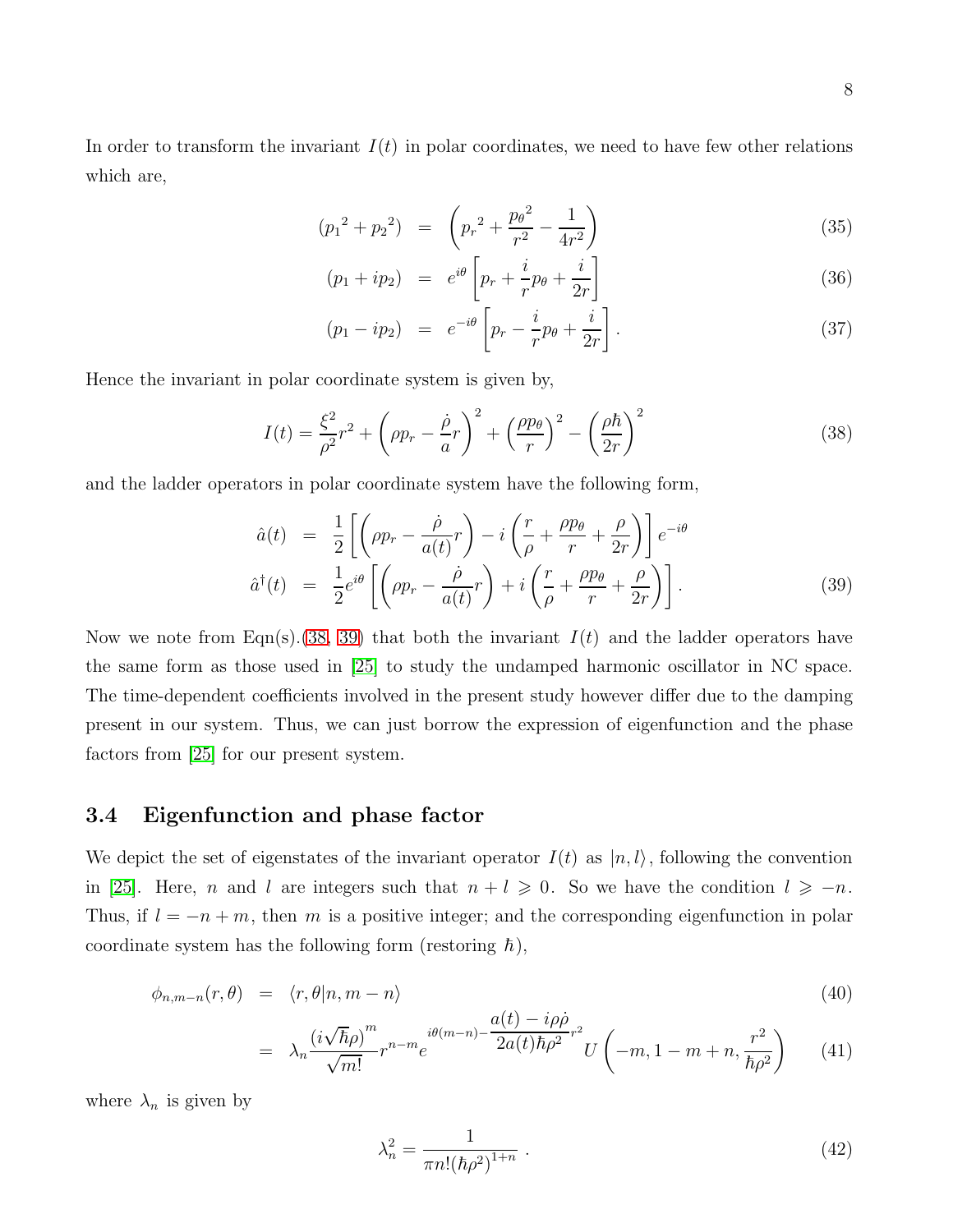Here, U  $\sqrt{ }$  $-m, 1-m+n,$  $r^2$  $\hbar\rho^2$  $\setminus$ is Tricomi's confluent hypergeometric function [\[32,](#page-27-2) [33\]](#page-27-3) and the eigenfunction  $\phi_{n,m-n}(r,\theta)$  satisfies the following orthonormality relation,

$$
\int_0^{2\pi} d\theta \int_0^{\infty} r dr \phi_{n,m-n}^*(r,\theta) \phi_{n',m'-n'}(r,\theta) = \delta_{nn'} \delta_{mm'}.
$$
 (43)

Again following [\[25\]](#page-26-8), the expression of the phase factor  $\Theta(t)$  is given by,

$$
\Theta_{n,l}(t) = (n+l) \int_0^t \left( c(T) - \frac{a(T)}{\rho^2(T)} \right) dT \,. \tag{44}
$$

For a given value of  $l = -n + m$ , it would be given by [\[25\]](#page-26-8),

<span id="page-8-0"></span>
$$
\Theta_{n,m-n}(t) = m \int_0^t \left( c(T) - \frac{a(T)}{\rho^2(T)} \right) dT \tag{45}
$$

We shall use this expression to compute the phase explicitly as a function of time for various physical cases in the subsequent discussion.

The eigenfunction of the Hamiltonian therefore reads (using  $\text{Eqn}(s)$ .[\(10,](#page-3-3) [41,](#page-7-2) [45\)](#page-8-0))

$$
\psi_{n,m-n}(r,\theta,t) = e^{i\Theta_{n,m-n}(t)}\phi_{n,m-n}(r,\theta)
$$
  
\n
$$
= \lambda_n \frac{\left(i\sqrt{\hbar}\rho\right)^m}{\sqrt{m!}} \exp\left[i m \int_0^t \left(c(T) - \frac{a(T)}{\rho^2(T)}\right) dT\right]
$$
  
\n
$$
\times r^{n-m} e^{i\theta(m-n) - \frac{a(t) - i\rho\dot{\rho}}{2a(t)\hbar\rho^2}r^2} U\left(-m, 1 - m + n, \frac{r^2}{\hbar\rho^2}\right).
$$
 (46)

### 4 Solutions for the noncommutative damped oscillator

In this paper we are primarily interested in damped oscillators in NC space. For this purpose we want to find the eigenfunctions of the corresponding Hamiltonian under various types of damping. The various kinds of damping are represented by various forms of the time dependent coefficients of the Hamiltonian, namely,  $a(t)$ ,  $b(t)$  and  $c(t)$ . However, the various forms must be constructed in such a way that they satisfy the non-linear EP equation given by Eqn.[\(18\)](#page-4-3). The procedure of this construction of exact analytical solutions is based on the Chiellini integrability condition [\[34\]](#page-27-4) and this formalism was followed in [\[25\]](#page-26-8). We shall do the same in this paper. So, for various forms of  $a(t)$  and  $b(t)$ , we get the corresponding form of  $\rho(t)$  using the EP equation together with the Chiellini integrability condition. In other words, the set of values of  $a(t)$ ,  $b(t)$  and  $\rho(t)$ that we use must be a solution set of the EP equation consistent with the Chiellini integrability condition. In the subsequent discussion we shall proceed to obtain solutions of the EP equation for the damped NC oscillator.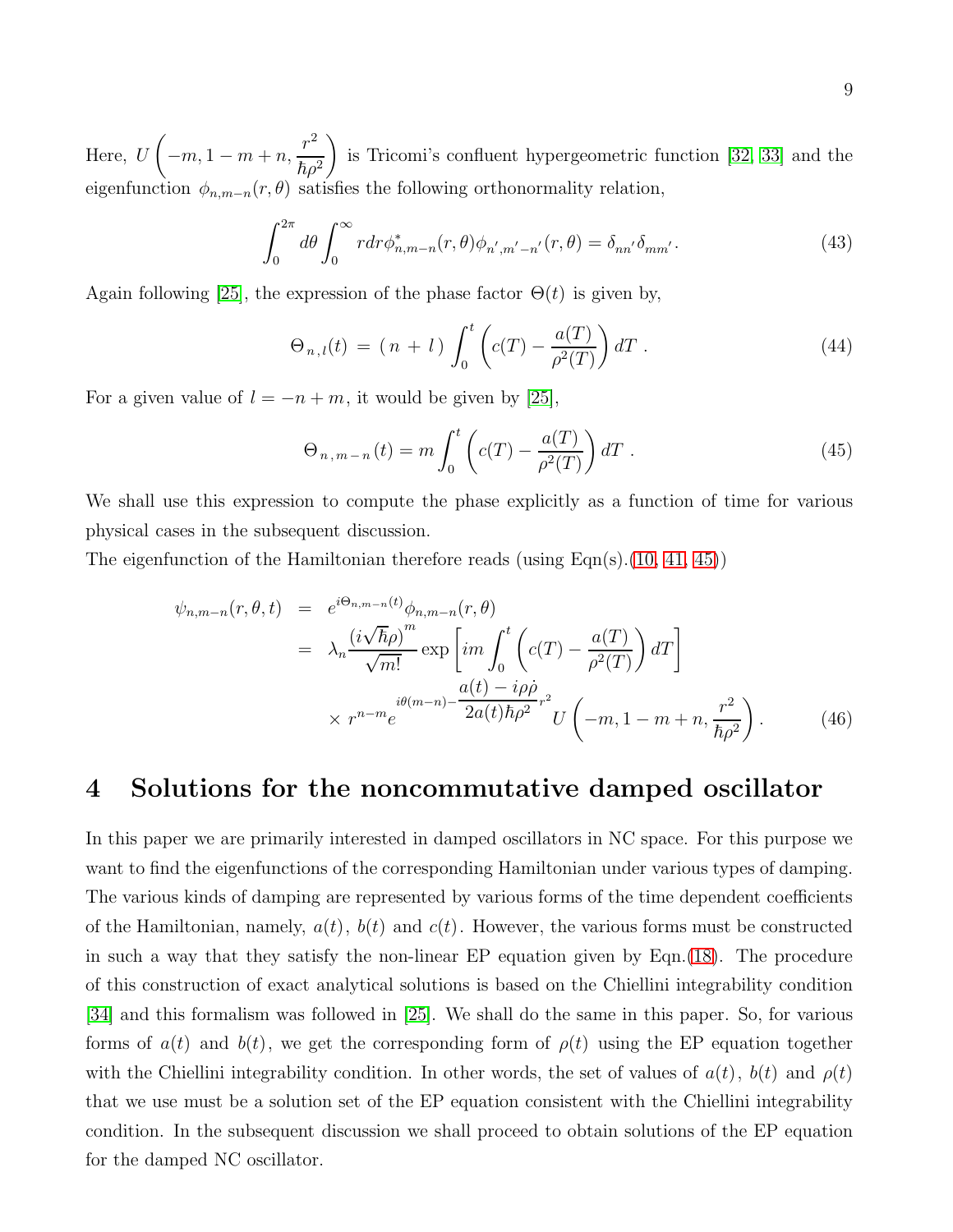# 4.1 Solution Set-I for Ermakov-Pinney equation : Exponentially decaying solutions

#### 4.1.1 The Solution Set

The simplest kind of solution set of EP equation under damping is the exponentially decaying set used in [\[25\]](#page-26-8). The solution set is given by the following relations,

<span id="page-9-0"></span>
$$
a(t) = \sigma e^{-\vartheta t} , b(t) = \Delta e^{\vartheta t} , \rho(t) = \mu e^{-\vartheta t/2}
$$
 (47)

where  $\sigma$ ,  $\Delta$  and  $\mu$  are constants. Here,  $\vartheta$  is any positive real number. Substituting the expression of  $a(t)$ ,  $b(t)$  and  $\rho(t)$  in the EP equation, we can easily verify the relation between these constants to be as follows,

<span id="page-9-1"></span>
$$
\mu^4 = \frac{\xi^2 \sigma^2}{\sigma \Delta - \frac{1}{4} \vartheta^2} \,. \tag{48}
$$

#### 4.1.2 Study of the corresponding eigenfunctions

We now write down the eigenfunctions of the Hamiltonian for the choosen set of time-dependent coefficients. For this endeavour we need to choose explicit forms of the damping factor  $f(t)$  and angular frequency of the oscillator  $\omega(t)$ . The eigenfunction of the invariant  $I(t)$  (which is given by Eqn.[\(41\)](#page-7-2)) takes on the following form for the solution set-I:

$$
\phi_{n,m-n}(r,\theta) = \lambda_n \frac{(i\mu e^{-\vartheta t/2})^m}{\sqrt{m!}} r^{n-m} e^{i\theta(m-n) - \frac{2\sigma + i\mu^2 \vartheta}{4\sigma\mu^2 e^{-\vartheta t}}r^2} U\left(-m, 1-m+n, \frac{r^2 e^{\vartheta t}}{\mu^2}\right)
$$
(49)

where  $\lambda_n$  is given by

$$
\lambda_n^2 = \frac{1}{\pi n! \, [\mu^2 \exp(-\vartheta t)]^{1+n}} \,. \tag{50}
$$

In order to obtain explicit expressions of the phase factors for various cases of the damping factor, we choose both the functions  $\omega(t)$  and  $\eta(t)$  as follows.

#### $\langle A \rangle$  Solution Set-Ia

Firstly, we choose the damping factor  $f(t) = 1$ . Thus, in this case the damping in the system is due to the exponentially decaying frequency  $\omega(t)$ . For this purpose we set,

$$
\eta(t) = 0 \Rightarrow f(t) = 1 \tag{51}
$$

$$
\omega(t) = \omega_0 \exp(-\Gamma t/2) \tag{52}
$$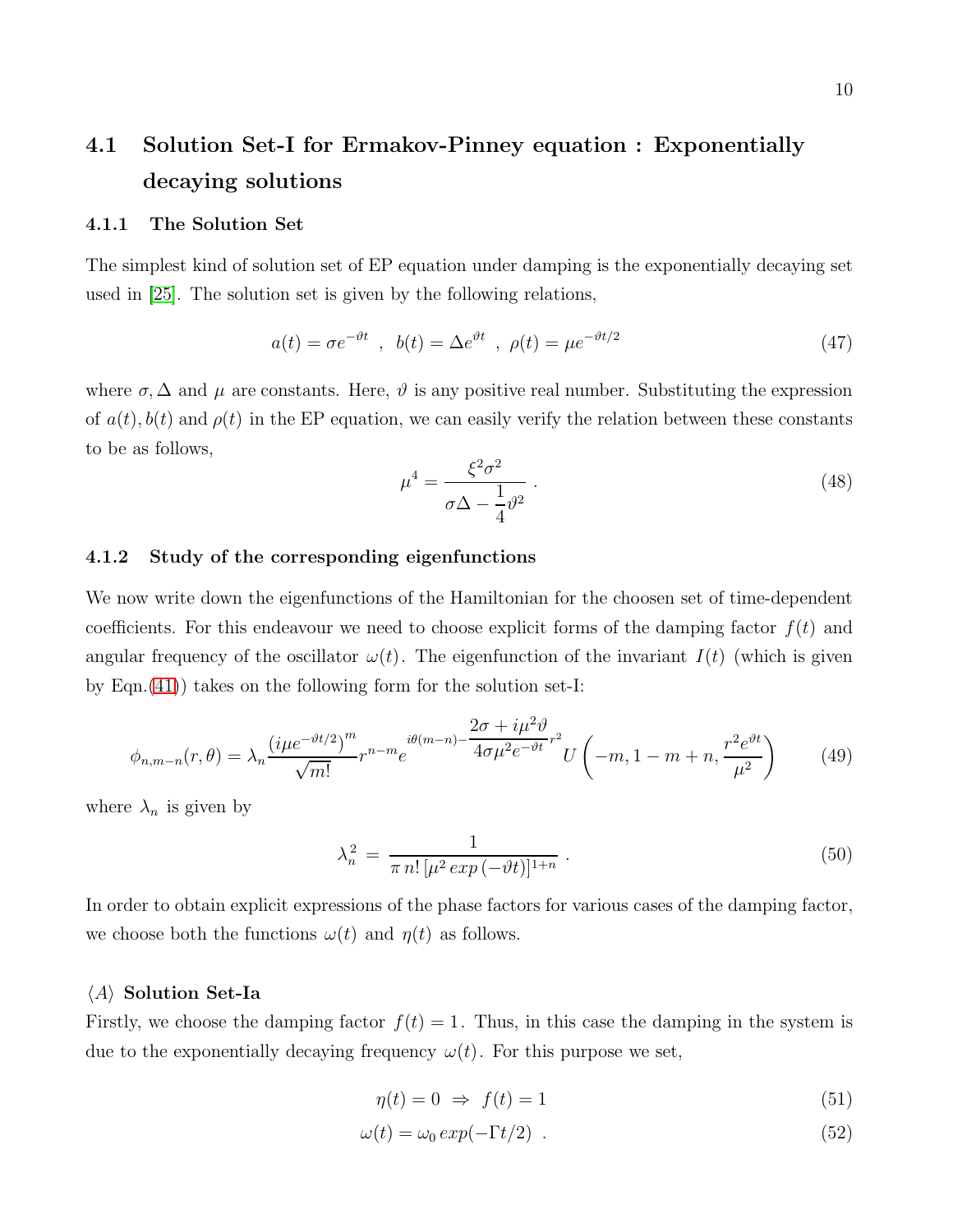Substituting the expressions for  $a(t)$ ,  $b(t)$ ,  $\omega(t)$  and  $f(t)$  in the Eqn(s).[\(6, 7\)](#page-3-1), we get the time dependent NC parameters as,

$$
\theta(t) = \frac{2}{M\omega_0} \exp\left[\Gamma t/2\right] \sqrt{M\sigma \exp(-\vartheta t) - 1} \tag{53}
$$

$$
\Omega(t) = 2\sqrt{M[\Delta \exp(\vartheta t) - M\omega_0^2 \exp(-\Gamma t)]}.
$$
\n(54)

It can be checked that in the limit  $\Gamma \to 0$ , that is, for constant frequency, the expressions for  $\theta(t)$ and  $\Omega(t)$  reduce to those in [\[25\]](#page-26-8). When  $\vartheta = \Gamma$ , then the solutions take the form,

$$
\theta(t) = \frac{2}{M\omega_0} \sqrt{M\sigma - e^{\Gamma t}} \tag{55}
$$

$$
\Omega(t) = 2\sqrt{M[\Delta \exp(\Gamma t) - M\omega_0^2 \exp(-\Gamma t)]}.
$$
\n(56)

Substituting these relations in the expression for  $c(t)$  in Eqn.[\(8\)](#page-3-1), we get an expression for the phase in a closed form as,

$$
c(t) = \sqrt{\frac{\Delta \exp\left(\Gamma t\right) - M\omega_0^2 \exp\left(-\Gamma t\right)}{M}} + \omega_0 \exp\left(-\Gamma t/2\right) \sqrt{M\sigma \exp\left(-\Gamma t\right) - 1}.\tag{57}
$$

Substituting the expressions of  $a(t)$ ,  $\rho(t)$  and  $c(t)$  in Eqn.[\(45\)](#page-8-0), we get,

$$
\Theta_{n,l}(t) = (n+l) \frac{\omega_0}{2\sqrt{M\sigma}\Gamma} \left[ log_e \frac{e^{\Gamma t} - 2M\sigma - 2\sqrt{M\sigma(M\sigma - e^{\Gamma t})}}{1 - 2M\sigma - 2\sqrt{M\sigma(M\sigma - 1)}} \right]
$$
  
-  $\Gamma t - 2\sqrt{M\sigma(M\sigma e^{-2\Gamma t} - e^{-\Gamma t})} + 2\sqrt{M\sigma(M\sigma - 1)} \right]$   
+  $\frac{2(n+l)}{\Gamma} \left[ \sqrt{\frac{\Delta}{M}} e^{\Gamma t} - \omega_0^2 e^{-\Gamma t} - \sqrt{\frac{\Delta}{M}} - \omega_0^2 \right]$   
+  $2i\omega_0 \left\{ e^{-\Gamma t/2} {}_2F_1 \left( -\frac{1}{4}, \frac{1}{2}, \frac{3}{4}, \frac{\Delta e^{2\Gamma t}}{M\omega_0^2} \right) - {}_2F_1 \left( -\frac{1}{4}, \frac{1}{2}, \frac{3}{4}, \frac{\Delta}{M\omega_0^2} \right) \right\} \right] - \frac{\sigma}{\mu^2} (n+l)t$   
(58)

where  ${}_2F_1(a, b, c; t)$  is said to be the Gauss hypergeometric function. It is interesting to note that the solutions of the time dependent NC parameters enable us to get an exact analytic expression for the phase factor. It is further interesting to observe that the phase has a complex part which indicates that the wave function decays with time.

#### $\langle B \rangle$  Solution Set-Ib

Here the oscillator is damped due to the damping factor  $f(t)$  and the frequency  $\omega(t)$  is a constant. This situation can be depicted by the following relations,

$$
f(t) = exp(-\Gamma t) ; \omega(t) = \omega_0.
$$
 (59)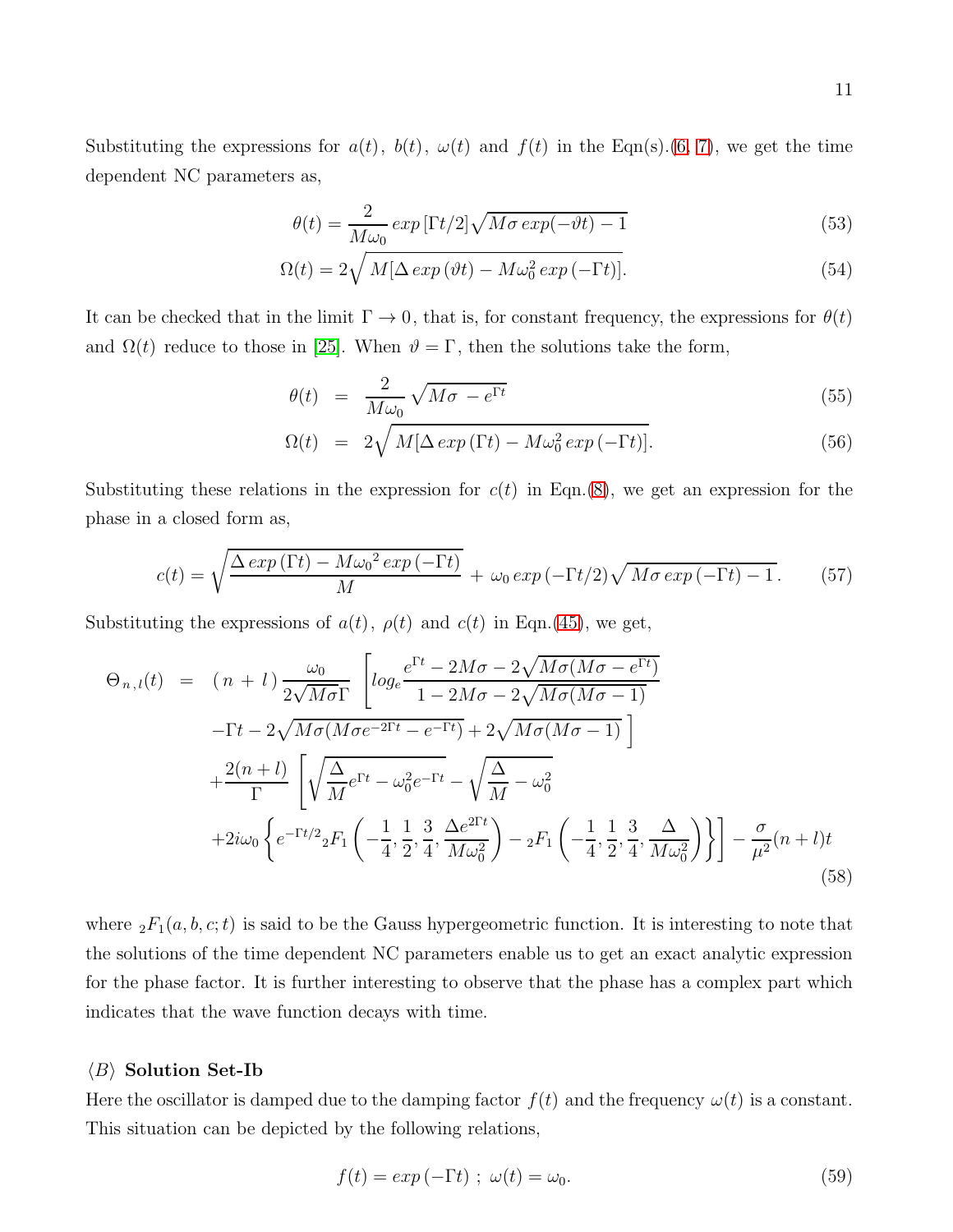12

Substituting these relations in Eqn(s).[\(6, 7\)](#page-3-1), we get the time dependent NC parameters as,

$$
\theta(t) = \frac{2}{M\omega_0} \sqrt{M\sigma \exp(-\vartheta t) - \exp(-\Gamma t)} \, e^{-\Gamma t/2} \tag{60}
$$

$$
\Omega(t) = 2e^{\Gamma t} \sqrt{M \left[ \Delta \exp \left( \vartheta - \Gamma \right) t - M \omega_0^2 \right]}.
$$
\n(61)

It can be checked that in the limit  $\Gamma \to 0$ , that is, for constant frequency, the expressions for  $\theta(t)$ and  $\Omega(t)$  reduce to those in [\[25\]](#page-26-8). When  $\vartheta = \Gamma$ , then the solutions take the form,

$$
\theta(t) = \frac{2}{M\omega_0} \sqrt{M\sigma - 1} e^{-\Gamma t} \tag{62}
$$

$$
\Omega(t) = 2e^{\Gamma t} \sqrt{M \left[ \Delta - M \omega_0^2 \right]}.
$$
\n(63)

Substituting these relations in the expression for  $c(t)$  in Eqn.[\(8\)](#page-3-1), we get,

$$
c(t) = \sqrt{\frac{\Delta - M\omega_0^2}{M}} + \omega_0\sqrt{M\sigma - 1} = constant.
$$
\n(64)

Substituting the expressions of  $a(t)$ ,  $\rho(t)$  and  $c(t)$  in Eqn.[\(45\)](#page-8-0), we get an expression for the phase in a closed form as,

$$
\Theta_{n,l}(t) = (n+l) \left[ -\frac{\sigma}{\mu^2} + \sqrt{\frac{\Delta - M\omega_0^2}{M}} + \omega_0 \sqrt{M\sigma - 1} \right] t . \tag{65}
$$

Once again we are able to obtain an exact expression for the phase, in this case varying linearly with time. It is important to note that the reality of the phase in this case depends crucially on the parameters  $\Delta$ ,  $M$ ,  $\sigma$ ,  $\omega_0$ . The phase  $\Theta_{n,l}$  is real if  $\Delta-M\omega_0^2\geq 0$  and  $M\sigma\geq 1$ , else it is complex.

#### $\langle C \rangle$  Solution Set-Ic

Here the oscillator is damped due to the damping factor  $f(t)$  and the time-dependent frequency  $\omega(t)$ ; both of which are exponentially decaying. Thus, we set,

$$
f(t) = exp(-\Gamma t) ; \omega(t) = \omega_0 exp(-\Gamma t/2).
$$
 (66)

Substituting these relations in Eqn.(s) $(6, 7)$ , we get the time dependent NC parameters to be,

$$
\theta(t) = \frac{2}{M\omega_0} \sqrt{(M\sigma e^{-(\vartheta - \Gamma)t} - 1)} e^{-\Gamma t/2}
$$
\n(67)

$$
\Omega(t) = 2\sqrt{M\left[\Delta \exp(\vartheta t) - M\omega_0^2\right]} e^{\Gamma t/2}.
$$
\n(68)

It can be checked that in the limit  $\Gamma \to 0$ , that is, for constant frequency, the expressions for  $\theta(t)$ and  $\Omega(t)$  reduce to those in [\[25\]](#page-26-8). When  $\vartheta = \Gamma$ , then the solutions take the form,

$$
\theta(t) = \frac{2}{M\omega_0} \sqrt{(M\sigma - 1)} e^{-\Gamma t/2} \tag{69}
$$

$$
\Omega(t) = 2\sqrt{M\left[\Delta \exp(\Gamma t) - M\omega_0^2\right]} e^{\Gamma t/2}.
$$
\n(70)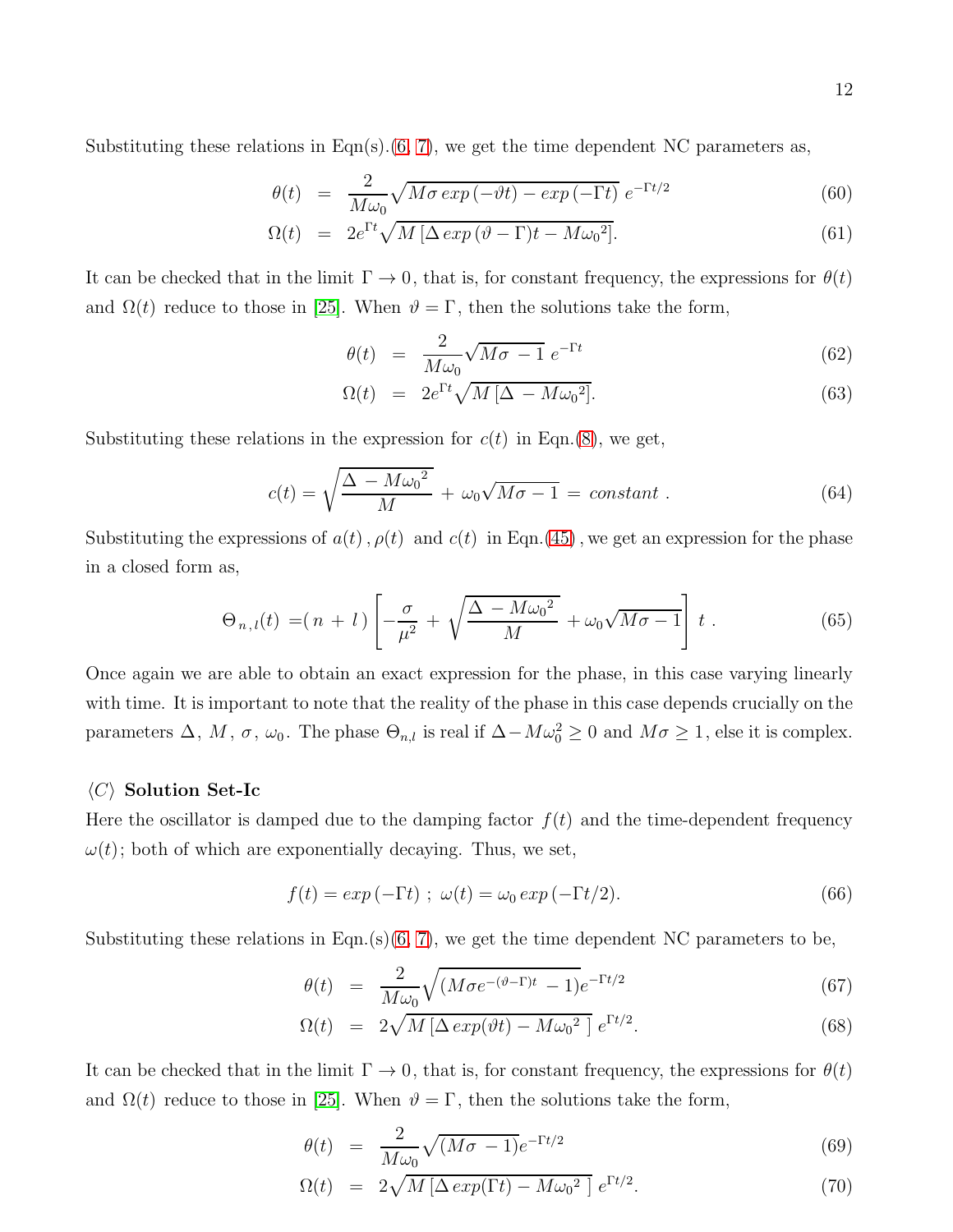Substituting these relations in the expression for  $c(t)$  in Eqn.[\(8\)](#page-3-1), we get,

$$
c(t) = \sqrt{\frac{\Delta - M\omega_0^2 \exp[-\Gamma t]}{M}} + \omega_0 e^{-\Gamma t/2} \sqrt{M\sigma - 1} . \tag{71}
$$

Substituting the expressions of  $a(t)$ ,  $\rho(t)$  and  $c(t)$  in Eqn.[\(45\)](#page-8-0), we obtain an expression for the phase in a closed form as,

$$
\Theta_{n,l}(t) = \frac{(n+l)}{\Gamma\sqrt{M}} \left[ \sqrt{\Delta} \Gamma t + 2\sqrt{\Delta - M\omega_0^2} - 2\sqrt{\Delta - M\omega_0^2 \exp(-\Gamma t)} + 2\sqrt{\Delta} \log \left( \frac{\Delta + \sqrt{\Delta[\Delta - M\omega_0^2 \exp(-\Gamma t)]}}{\Delta + \sqrt{\Delta[\Delta - M\omega_0^2]}} \right) \right] - (n+l) \left[ \frac{\sigma t}{\mu^2} + \frac{2}{\Gamma} \omega_0 \left( e^{-\Gamma t/2} - 1 \right) \sqrt{M\sigma - 1} \right]. \tag{72}
$$

# 4.2 Solution Set-II for Ermakov-Pinney equation: Rationally decaying solutions

#### 4.2.1 The Solution Set

We now consider rationally decaying solutions of the EP equation similar to that used in [\[25\]](#page-26-8) which is of the form,

$$
a(t) = \frac{\sigma \left(1 + \frac{2}{k}\right)^{(k+2)/k}}{(\Gamma t + \chi)^{(k+2)/k}}
$$

$$
b(t) = \frac{\Delta \left(\frac{k}{k+2}\right)^{(2-k)/k}}{(\Gamma t + \chi)^{(k-2)/k}} \implies \frac{\Delta \left(1 + \frac{2}{k}\right)^{(k-2)/k}}{(\Gamma t + \chi)^{(k-2)/k}}
$$

$$
\rho(t) = \frac{\mu \left(1 + \frac{2}{k}\right)^{1/k}}{(\Gamma t + \chi)^{1/k}}
$$
(73)

where  $\sigma$ ,  $\Delta$ ,  $\mu$ ,  $\Gamma$  and  $\chi$  are constants such that  $(\Gamma t + \chi) \neq 0$ , and k is an integer. Substituting the expressions of  $a(t)$ ,  $b(t)$ , and  $\rho(t)$  in the EP equation, we can easily verify the relation between these constants to be as follows,

$$
\Gamma^2 \mu = (k+2)^2 \left(\sigma \Delta \mu - \frac{\xi^2 \sigma^2}{\mu^3}\right). \tag{74}
$$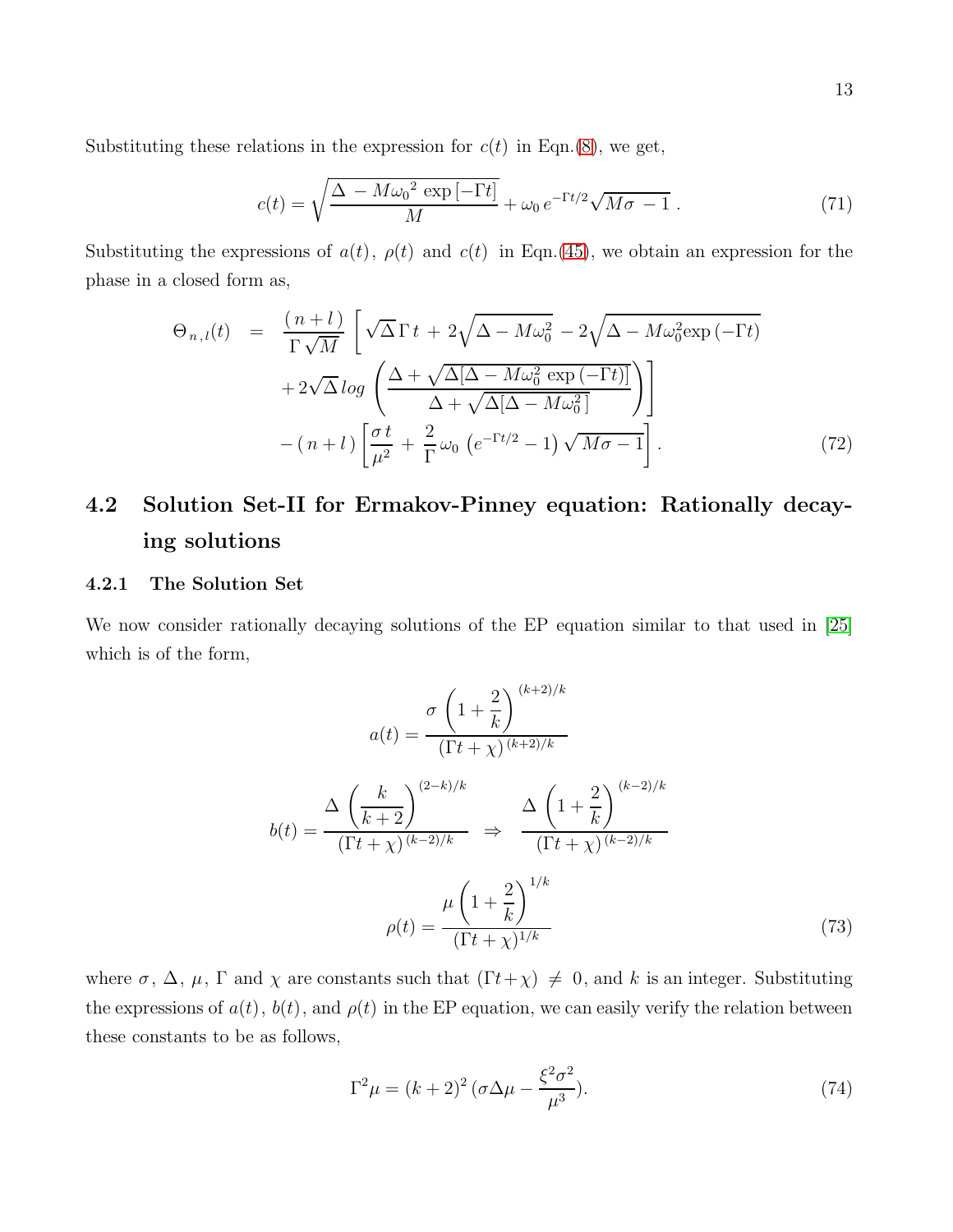#### 4.2.2 Study of the corresponding eigenfunctions

The eigenfunction of the invariant operator  $I(t)$  (given by Eqn.[\(41\)](#page-7-2)) for this solution Set-II is given by,

$$
\phi_{n,m-n}(r,\theta) = \lambda_n \frac{(i\mu)^m}{\sqrt{m!}} \left[ \frac{k+2}{k(\Gamma t + \chi)} \right]^{m/k} r^{n-m} e^{i\theta(m-n) - \frac{\left[\sigma\left(k+2\right) + i\mu^2 \Gamma\right] (\Gamma t + \chi)^{2/k} k^{2/k}}{2\sigma (k+2)^{(k+2)/k} \mu^2} r^2 \times U\left(-m, 1-m+n, \frac{r^2 [k(\Gamma t + \chi)]^{2/k}}{\mu^2 (k+2)^{2/k}}\right) (75)
$$

where  $\lambda_n$  is given by

$$
\lambda_n^2 = \frac{1}{\pi n! \mu^{2n+2}} \left[ \frac{k(\Gamma t + \chi)}{k+2} \right]^{2(1+n)/k} . \tag{76}
$$

In order to get the eigenfunction of the Hamiltonian  $H(t)$ , we need to calculate the associated phase factor. Once again for this we need to fix up the forms of the damping factor  $f(t)$  and angular frequency  $\omega(t)$  of the oscillator. In order to explore the solution of  $H(t)$  for rationally decaying coefficients, we choose a rationally decaying form for  $\omega(t)$  and set  $f(t) = 1$ . Thus, we have the following relations,

$$
\eta(t) = 0 \Rightarrow f(t) = 1 \tag{77}
$$

$$
\omega(t) = \frac{\omega_0}{(\Gamma t + \chi)}\,. \tag{78}
$$

Substituting these relations in Eqns. $(6, 7)$ , we get the time dependent NC parameters as,

$$
\theta(t) = \frac{2(\Gamma t + \chi)}{M\,\omega_0} \sqrt{M\sigma \left[\frac{(k+2)}{k(\Gamma t + \chi)}\right]^{(k+2)/k} - 1} \tag{79}
$$

$$
\Omega(t) = 2\sqrt{M\Delta \left[\frac{k+2}{k(\Gamma t + \chi)}\right]^{(k-2)/k} - \frac{M^2\omega_0^2}{(\Gamma t + \chi)^2}}.
$$
\n(80)

We now consider  $k = 2$ . This enables us to integrate the expression for the phase factor (given by Eqn.[\(45\)](#page-8-0)). The simplified forms of  $a(t)$ ,  $b(t)$  and  $\rho(t)$  for  $k = 2$  read,

$$
a(t) = \frac{4\sigma}{(\Gamma t + \chi)^2}, \ b(t) = \Delta, \ \rho(t) = \left[\frac{2\mu^2}{\Gamma t + \chi}\right]^{1/2}.
$$
 (81)

Substituting these relations in the expression for  $c(t)$  in Eqn.[\(8\)](#page-3-1) gives,

$$
c(t) = \frac{\omega_0}{(\Gamma t + \chi)} \sqrt{\frac{4\sigma M}{(\Gamma t + \chi)^2} - 1} + \sqrt{\frac{\Delta}{M} - \frac{\omega_0^2}{(\Gamma t + \chi)^2}}.
$$
 (82)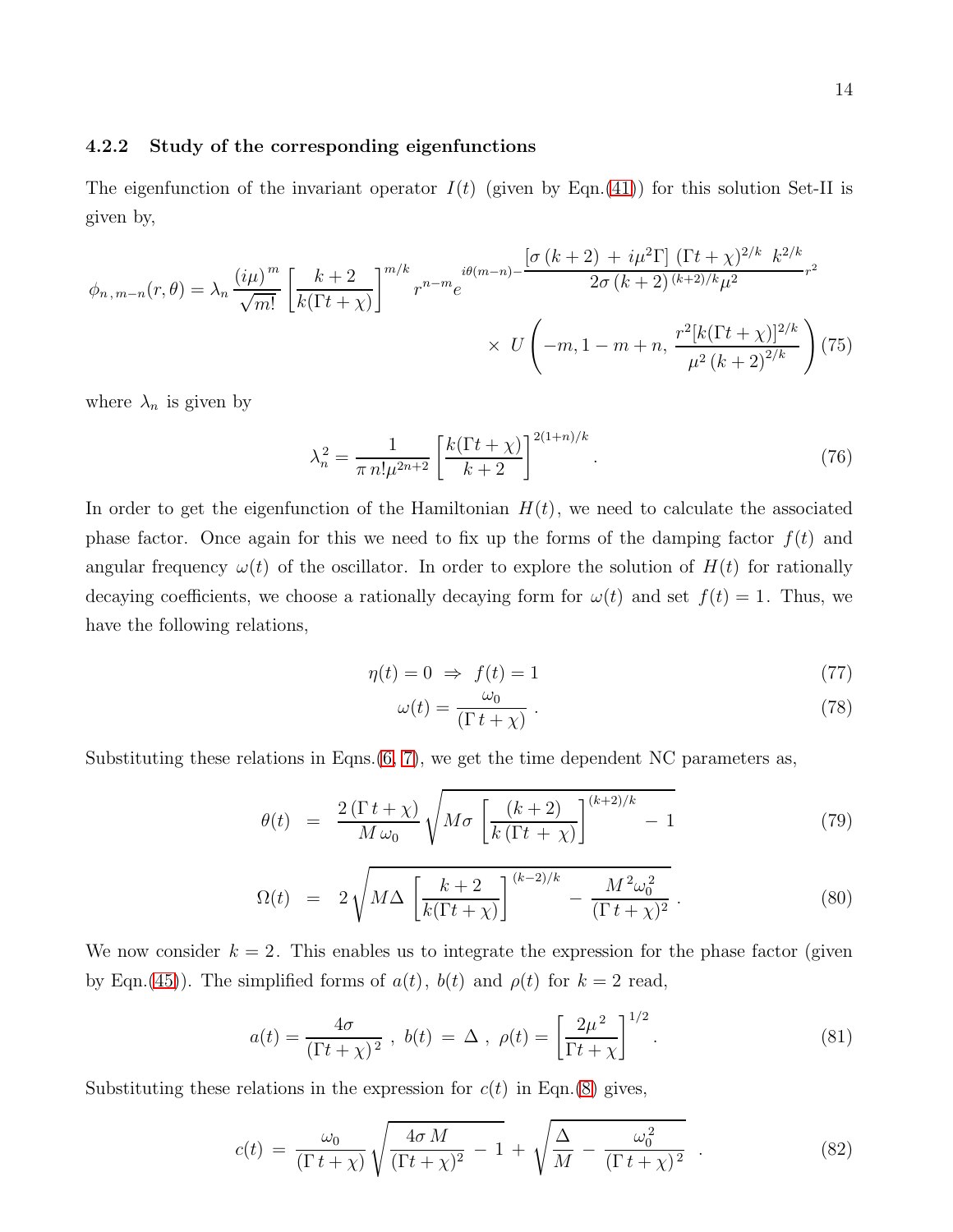Substituting these expressions for  $a(t)$ ,  $\rho(t)$  and  $c(t)$  for  $k = 2$  in Eqn.[\(45\)](#page-8-0), we get the following expression for the phase factor in a closed form as,

$$
\Theta_{n,l}(t) = \frac{(n+l)}{\Gamma} \left[ \omega_0 \tan^{-1} \left( \frac{\omega_0}{\sqrt{\frac{\Delta}{M} (\Gamma t + \chi)^2 - \omega_0^2}} \right) + \sqrt{\frac{\Delta (\Gamma t + \chi)^2}{M} - \omega_0^2} - \frac{2\sigma}{\mu^2} \log_e \frac{(\chi + \Gamma t)}{\chi} \right] \n- \sqrt{\frac{\Delta}{M} \chi^2 - \omega_0^2 - \omega_0 \tan^{-1} \left( \frac{\omega_0}{\sqrt{\frac{\Delta}{M} \chi^2 - \omega_0^2}} \right)} + \frac{\omega_0 (n+l)}{\Gamma} \left[ \frac{\sqrt{4 \sigma M - \chi^2}}{\chi} - \frac{\sqrt{4 \sigma M - (\chi + \Gamma t)^2}}{(\chi + \Gamma t)} \right] \n+ i \log_e \frac{(\chi + \Gamma t) + \sqrt{(\chi + \Gamma t)^2 - 4 \sigma M}}{\chi + \sqrt{\chi^2 - 4 \sigma M}} \right]. \tag{83}
$$

We can now get the eigenfunction of this rationally decaying damped system using Eqn.[\(10\)](#page-3-3).

# 4.3 Solution Set-III for Ermakov-Pinney equation: Elementary Solution

#### 4.3.1 The Solution Set

We now propose a simple method of obtaining a solution of the EP equation. The method is as follows. Choosing  $\rho(t)$  to be any arbitrary time dependent function and taking it's time derivative as proportional to  $a(t)$ , that is,  $a(t) = constant \times \dot{\rho}$  and setting  $b(t) = constant \times$ a  $\frac{\alpha}{\rho^4}$ , we observe that these would always satisfy the EP equation along with a certain constraint relation among the constants.

Here we consider a simple solution which is a special case of the above solution for the EP equation. We call this the elementary solution which reads,

$$
a(t) = \sigma \quad , \quad b(t) = \frac{\Delta}{(\Gamma t + \chi)^4} \quad , \quad \rho(t) = \mu(\Gamma t + \chi) \tag{84}
$$

where  $\Gamma$ ,  $\chi$ ,  $\mu$ ,  $\sigma$  and  $\Delta$  are constants. The above solution set satisfy the EP equation with the following constraint relation,

$$
\Delta \mu^4 = \xi^2 \sigma \tag{85}
$$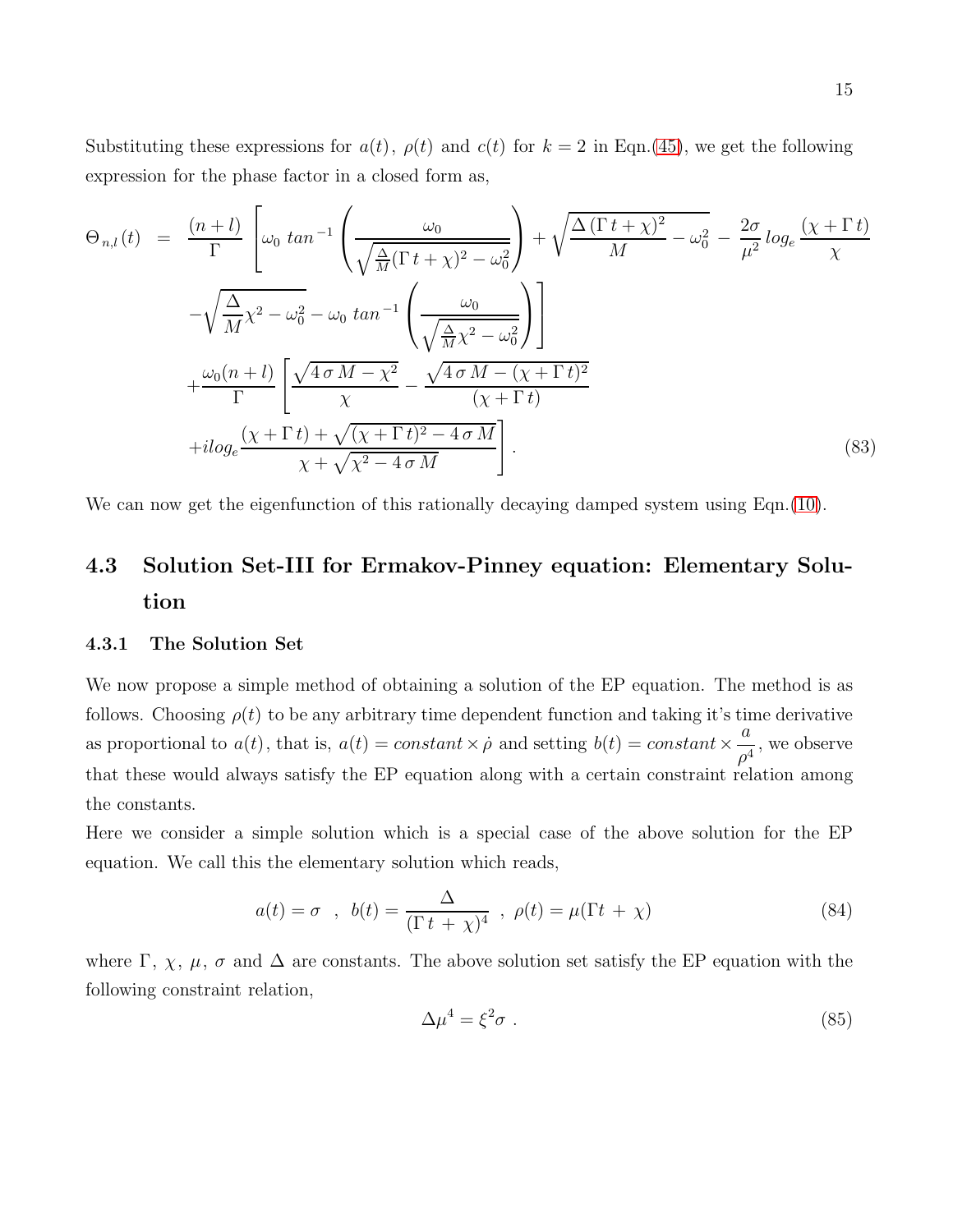#### 4.3.2 Study of the corresponding eigenfunctions

The eigenfunctions of the invariant operator  $I(t)$  for this solution set is given by,

$$
\phi_{n,m-n}(r,\theta) = \lambda_n \frac{\left[i\mu(\Gamma t + \chi)\right]^m}{\sqrt{m!}} r^{n-m} e^{i\theta(m-n) - \frac{\sigma - i\mu^2 \Gamma(\Gamma t + \chi)}{2\sigma \mu^2 (\Gamma t + \chi)^2} r^2}
$$
\n
$$
\times U\left(-m, 1 - m + n, \frac{r^2}{\mu^2(\Gamma t + \chi)^2}\right)
$$
\n(86)

where  $\lambda_n$  is given by

$$
\lambda_n^2 = \frac{1}{\pi n! [\mu (\Gamma t + \chi)]^{2+2n}} \ . \tag{87}
$$

In order to get an eigenfunction of the Hamiltonian, we calculate the phase factor for a particular case of the damped harmonic oscillator where the angular frequency  $\omega(t)$  is rationally decaying and the damping factor  $f(t)=1$ . Thus, we set,

$$
\eta(t) = 0 \Rightarrow f(t) = 1 \tag{88}
$$

$$
\omega(t) = \frac{\omega_0}{(\Gamma t + \chi)}\tag{89}
$$

where  $\Gamma$  and  $\chi$  are real constants. Substituting these relations in Eqns.[\(6, 7\)](#page-3-1), we get the time dependent NC parameters as,

$$
\theta(t) = \frac{2\left(\Gamma t + \chi\right)}{\omega_0 M} \sqrt{M \sigma - 1} \tag{90}
$$

$$
\Omega(t) = 2\sqrt{\frac{M\Delta}{(\Gamma t + \chi)^4} - \frac{M^2\omega_0^2}{(\Gamma t + \chi)^2}}.
$$
\n(91)

Substituting these relations in the expression for  $c(t)$  in Eqn.[\(8\)](#page-3-1), we get,

$$
c(t) = \sqrt{\frac{\Delta}{M(\Gamma t + \chi)^4} - \frac{\omega_0^2}{(\Gamma t + \chi)^2}} + \frac{\omega_0}{(\Gamma t + \chi)} \sqrt{M \sigma - 1}.
$$
 (92)

Substituting these expressions of  $a(t)$ ,  $\rho(t)$  and  $c(t)$  in Eqn.[\(45\)](#page-8-0), we obtain an expression for the phase factor in a closed form as,

$$
\Theta_{n,l}(t) = (n+l) \left[ \omega_0 \frac{\sqrt{M \sigma - 1}}{\Gamma} \log \frac{(\Gamma t + \chi)}{\chi} - \frac{\sigma t}{\mu^2 \chi(\Gamma t + \chi)} \right] + \frac{(n+l)}{\Gamma} \left[ \sqrt{\frac{\Delta}{M \chi^2} - \omega_0^2} - \sqrt{\frac{\Delta}{M(\Gamma t + \chi)^2} - \omega_0^2} + \omega_0 \left\{ \tan^{-1} \left( \frac{\omega_0 \chi}{\sqrt{\frac{\Delta}{M} - \chi^2 \omega_0^2}} \right) - \tan^{-1} \left( \frac{\omega_0 (\Gamma t + \chi)}{\sqrt{\frac{\Delta}{M} - \omega_0^2 (\Gamma t + \chi)^2}} \right) \right\} \right]
$$
\n(93)

We can now get the eigenfunction of this system by using Eqn.[\(10\)](#page-3-3).

.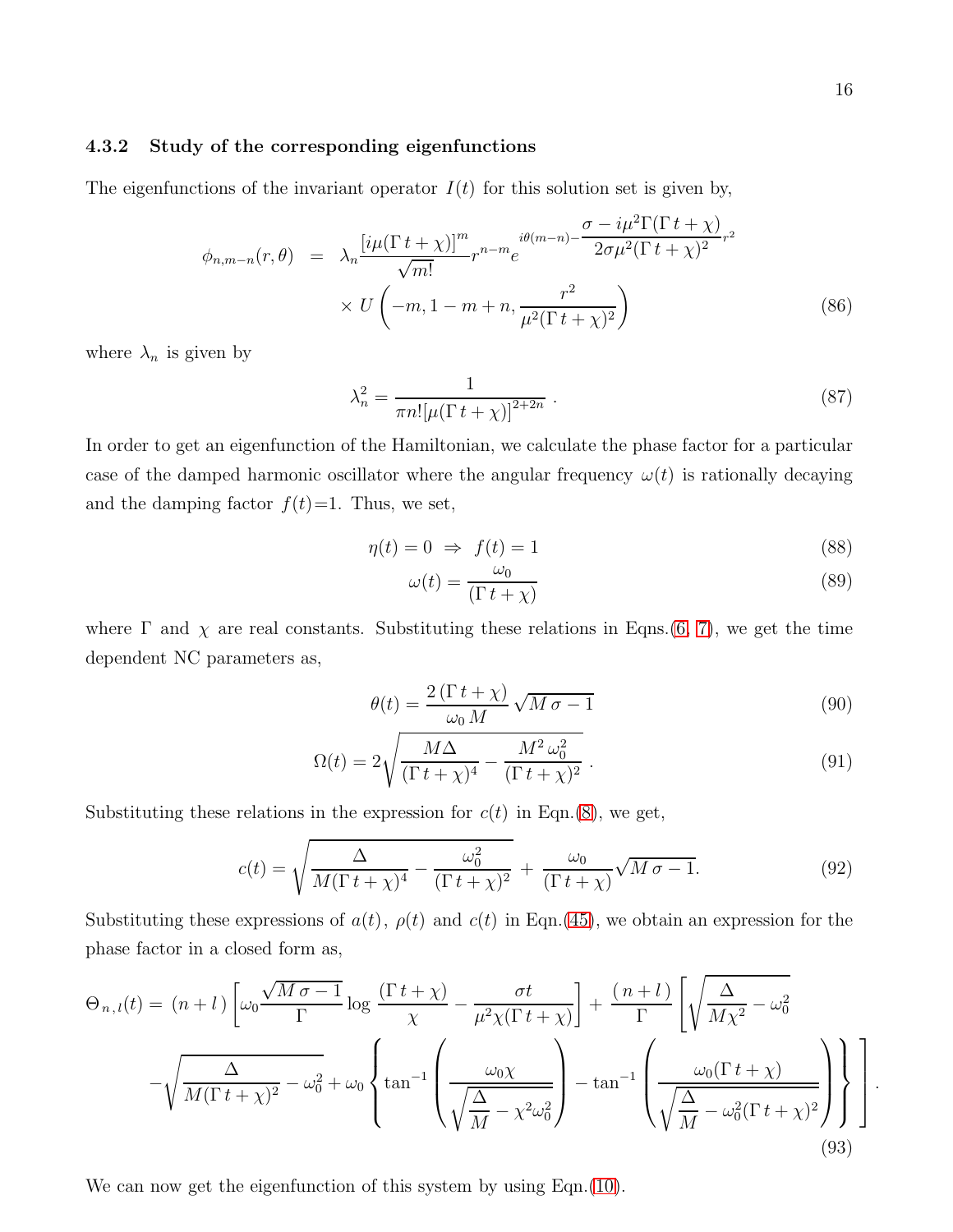### 5 Expectation Values

In this section, we intend to calculate the expectation value of energy. For this we need to calculate the expectation value of the Hamiltonian  $H(t)$  in it's own eigenstates. The expectation value  $\langle H \rangle$  is given by (using Eqn.[\(5\)](#page-3-0)),

$$
\langle H \rangle = \frac{a(t)}{2} (\langle {p_1}^2 \rangle + \langle {p_2}^2 \rangle) + \frac{b(t)}{2} (\langle {x_1}^2 \rangle + \langle {x_2}^2 \rangle) + c(t) (\langle p_1 x_2 \rangle - \langle p_2 x_1 \rangle) \tag{94}
$$

To calculate this we need to get the expectation value of the individual canonical operators. To set up our notation we denote the eigenstates of the Hamiltonian  $H(t)$  by  $|n, l\rangle_H$ .

# 5.1 Matrix elements of the coordinate operators raised to arbitrary finite powers

We start by calculating the matrix element of an arbitrary power of x,  $_H\langle n, l|x^k|n, l\rangle_H$ , which is given by

<span id="page-16-0"></span>
$$
H\langle n,m-n|x^{k}|n,m'-n\rangle_{H} = \int rdrd\theta H\langle n,m-n|r,\theta\rangle\langle r,\theta|r^{k}cos^{k}\theta|n,m'-n\rangle_{H}
$$
  

$$
= \frac{1}{2^{k}}e^{i(\Theta_{n,m'-n}-\Theta_{n,m-n})}\int r^{k+1}drd\theta (e^{i\theta}+e^{-i\theta})^{k}
$$
  

$$
\times \phi_{n,m-n}^{*}(r,\theta)\phi_{n,m'-n}(r,\theta)
$$
(95)

where we have used the relations,  $|n, l\rangle_H = e^{i\Theta_{n,l}}|n, l\rangle$  where  $|n, l\rangle_H$  and  $|n, l\rangle$  are eigenstates of the Hamiltonian  $H(t)$  and Lewis invariant  $I(t)$  respectively. We have also used the relation  $\langle r, \theta | n, m' - n \rangle = \phi_{n,m'-n}(r, \theta)$ , with  $\phi$  being the eigenfunction of  $I(t)$ . Now, Eqn.[\(95\)](#page-16-0) can be rewritten as,

$$
H\langle n, m - n | x^{k} | n, m' - n \rangle_{H} = \frac{\pi}{2^{k-1}} \sum_{r=0}^{k} {}^{k}C_{r}\delta_{m', m+2r-k} A(n, m, m+2r-k)
$$
  

$$
\times \int_{0}^{\infty} r dr r^{2(n-m-r+k)} e^{\frac{-r^{2}}{\hbar \rho^{2}}}
$$
  

$$
\times U\left(-m, 1 - m + n, \frac{r^{2}}{\hbar \rho^{2}}\right)
$$
  

$$
\times U\left(-m - 2r + k, 1 - m - 2r + k + n, \frac{r^{2}}{\hbar \rho^{2}}\right)
$$
(96)  
where  $A(n, m, m + 2r - k) = e^{i(\Theta_{n, m-n+2r-k} - \Theta_{n, m-n})} \lambda_{n}^{2} \frac{(-i\hbar^{1/2}\rho)^{m} (i\hbar^{1/2}\rho)^{m+2r-k}}{\sqrt{m!(m+2r-k)!}}.$ 

 $\sqrt{m!(m+2r-k)!}$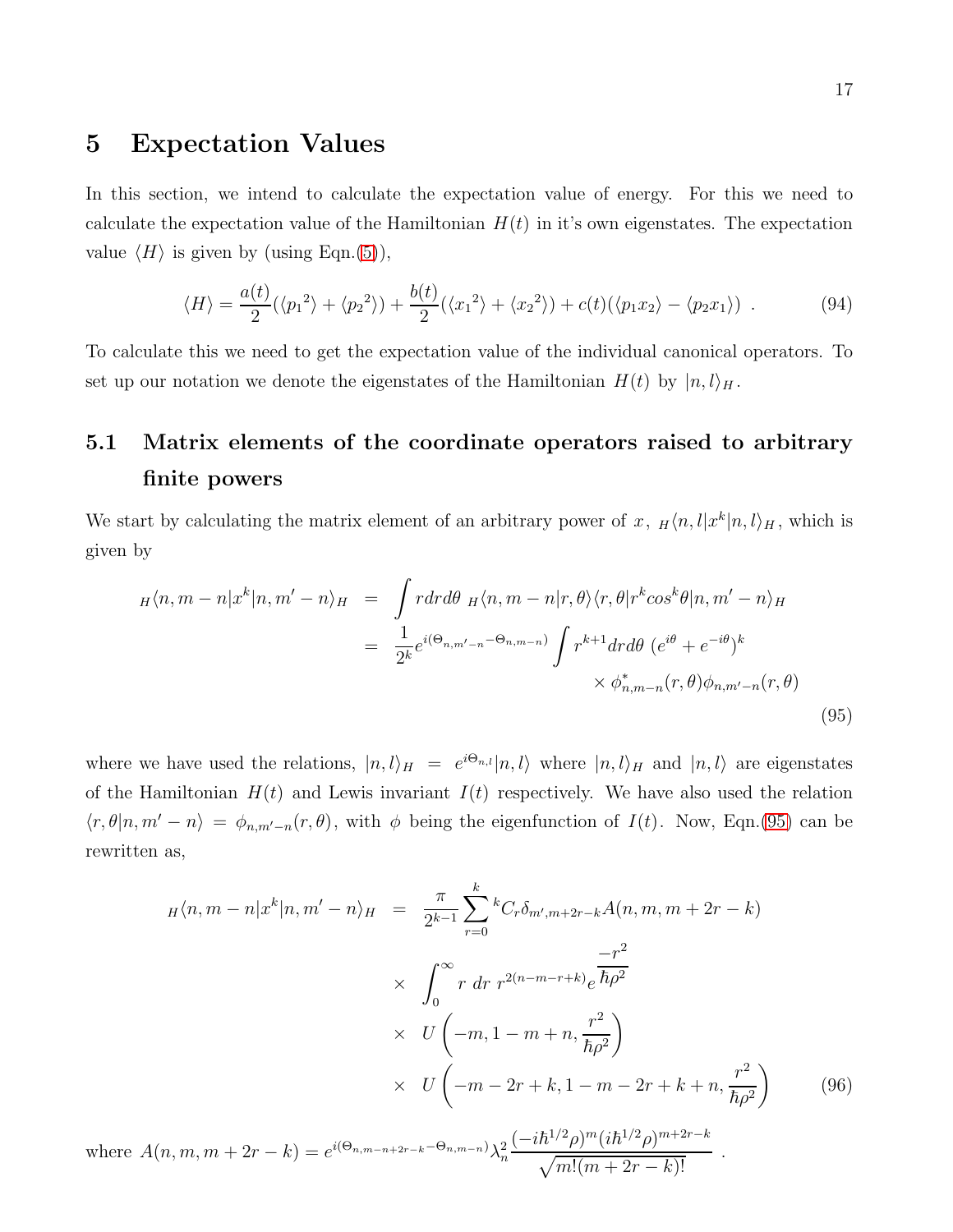Now defining  $w =$  $r^2$  $\frac{1}{\hbar \rho^2}$ , we have,

$$
H\langle n, m-n|x^{k}|n, m'-n\rangle_{H} = \sum_{r=0}^{k} \frac{\pi}{2^{k}} e^{i(\Theta_{n,m-n+2r-k}-\Theta_{n,m-n})} (-1)^{k+r} i^{-k} {^{k}C_{r}} \delta_{m',m+2r-k}
$$
  
 
$$
\times \lambda_{n}^{2} (\hbar^{1/2} \rho)^{2n+k+2} \sqrt{m! (m+2r-k)!}
$$
  
 
$$
\times \int_{0}^{\infty} dw w^{n-m-r+k} e^{-w} L_{m}^{(n-m)}(w) L_{m+2r-k}^{(n-m-k)}(w) \qquad (97)
$$

where we have used the following result on special functions [\[32,](#page-27-2) [33\]](#page-27-3),

$$
L_n^{(\zeta)}(w) = \frac{(-1)^n}{n!} U(-n, \zeta + 1, w)
$$
\n(98)

where  $L_n^{(\zeta)}(w)$  are associated Laguerre polynomials. Now, we get using the relation for phase given in [\[25\]](#page-26-8),

$$
\Theta_{n,l} = (n+l) \int^t \left[ c(\tau) - \frac{a(\tau)}{\rho^2(\tau)} \right] d\tau \tag{99}
$$

the following relation,

$$
e^{i(\Theta_{n,m-n+2r-k}-\Theta_{n,m-n})} = e^{i\left[\{(n+m-n+2r-k)-(n+m-n)\}\int^t (c(\tau)-\frac{a(\tau)}{\rho^2(\tau)})d\tau\right]}
$$
  

$$
= e^{i(0+2r-k)\int^t (c(\tau)-\frac{a(\tau)}{\rho^2(\tau)})d\tau}
$$
  

$$
= e^{i\Theta_{0,2r-k}}.
$$
(100)

So, we finally get the following relation for the matrix element of  $x^k$ ,

<span id="page-17-0"></span>
$$
H\langle n, m - n | x^{k} | n, m' - n \rangle_{H} = \sum_{r=0}^{k} \frac{\pi}{2^{k}} e^{i\Theta_{0,2r-k}} (-1)^{k+r} i^{-k} {^{k}C_{r}} \delta_{m',m+2r-k}
$$

$$
\times \lambda_{n}^{2} (\hbar^{1/2} \rho)^{2n+k+2} \sqrt{m! (m + 2r - k)!}
$$

$$
\times \int_{0}^{\infty} dw \ w^{n-m-r+k} e^{-w} L_{m}^{(n-m)}(w) L_{m+2r-k}^{(n-m-k)}(w). \tag{101}
$$

This is a new result in this paper and can be used to obtain the matrix element or expectation value of any power of  $x$ . For the sake of completeness, we also write down the matrix element of  $x^k$  in the eigenstates of the Lewis invariant  $I(t)$ , which reads

$$
\langle n, m - n | x^{k} | n, m' - n \rangle = \sum_{r=0}^{k} \frac{\pi}{2^{k}} (-1)^{k+r} i^{-k} {^{k}C_{r}} \delta_{m', m+2r-k}
$$
  
 
$$
\times \lambda_{n}^{2} (\hbar^{1/2} \rho)^{2n+k+2} \sqrt{m! (m + 2r - k)!}
$$
  
 
$$
\times \int_{0}^{\infty} dw \ w^{n-m-r+k} e^{-w} L_{m}^{(n-m)}(w) L_{m+2r-k}^{(n-m-2r+k)}(w).
$$
 (102)

Note that the phase factor does not appear in the above result.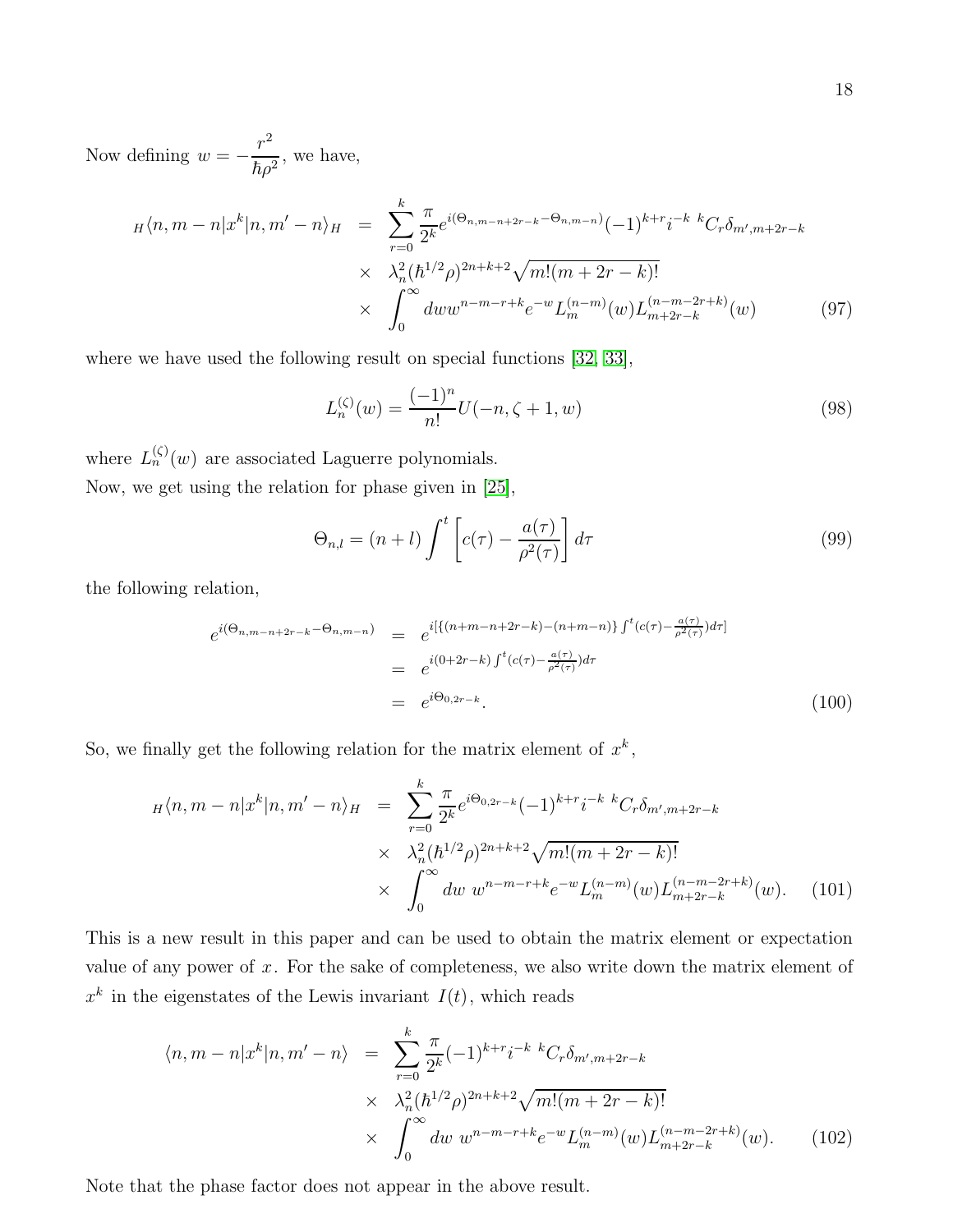Now, we proceed to evaluate the matrix element  $H\langle n, m - n|x|n, m' - n\rangle_H$  using the expression obtained in Eqn.[\(101\)](#page-17-0). This reads

$$
H\langle n, m-n|x|n, m'-n\rangle_{H} = H\langle n, m-n|x^{k}|_{k=1; r=0} |n, m'-n\rangle_{H}
$$
  
+
$$
H\langle n, m-n|x^{k}|_{k=1; r=1} |n, m'-n\rangle_{H}.
$$
 (103)

Evaluating the above matrix elements give,

<span id="page-18-0"></span>
$$
H\langle n,m-n|x^k \mid_{k=1; r=0} |n,m'-n\rangle_H = -\frac{i}{2}(\rho \hbar^{1/2})\sqrt{m}e^{-i\Theta_0,1}\delta_{m,m'+1}
$$
(104)

<span id="page-18-1"></span>
$$
H\langle n,m-n|x^k\mid_{k=1;r=1}|n,m'-n\rangle_H=\frac{i}{2}(\rho\hbar^{1/2})\sqrt{m'}e^{i\Theta_0,1}\delta_{m',m+1}.
$$
\n(105)

In order to obtain Eqn(s).[\(104,](#page-18-0) [105\)](#page-18-1), we used the following relations involving the associated Laguerre polynomials,

<span id="page-18-2"></span>
$$
L_n^{(\zeta)}(w) = L_n^{(\zeta+1)}(w) - L_{n-1}^{(\zeta+1)}(w)
$$

$$
\int_0^\infty dw \ w^\zeta e^{-w} L_n^{(\zeta)}(w) L_m^{\zeta}(w) = \frac{(n+\zeta)!}{n!} \delta_{n,m} .
$$
 (106)

Combining Eqn $(s)$ . [\(104,](#page-18-0) [105\)](#page-18-1), we get the following expression,

<span id="page-18-3"></span>
$$
H\langle n,m-n|x|n,m'-n\rangle_H = \frac{i}{2}(\rho\hbar^{1/2})[\sqrt{m'}e^{i\Theta_{0,1}}\delta_{m',m+1} - \sqrt{m}e^{-i\Theta_{0,1}}\delta_{m,m'+1}].
$$
 (107)

Next, we evaluate,

$$
H\langle n, m - n|x^{2}|n, m' - n\rangle_{H} = H \langle n, m - n|x^{k}|_{k=2; r=0} |n, m' - n\rangle_{H}
$$

$$
+ H\langle n, m - n|x^{k}|_{k=2; r=1} |n, m' - n\rangle_{H} + H \langle n, m - n|x^{k}|_{k=2; r=2} |n, m' - n\rangle_{H}.
$$
 (108)

Evaluation of the above matrix elements yield,

$$
H\langle n,m-n|x^{k} \mid_{k=2;\,r=0} |n,m'-n\rangle_{H} = -\frac{1}{4}(\hbar\rho^{2})e^{-i\Theta_{0,2}}\delta_{m',m-2}\sqrt{m(m-1)}
$$
  

$$
H\langle n,m-n|x^{k} \mid_{k=2;\,r=1} |n,m'-n\rangle_{H} = \frac{1}{2}(\hbar\rho^{2})e^{-i\Theta_{0,0}}\delta_{m,m'}(m+n+1)
$$
  

$$
H\langle n,m-n|x^{k} \mid_{k=2;\,r=2} |n,m'-n\rangle_{H} = -\frac{1}{4}(\hbar\rho^{2})e^{i\Theta_{0,2}}\delta_{m',m+2}\sqrt{(m+2)(m+1)}.
$$
 (109)

In order to calculate the above expressions, apart from the relations between special functions given by Eqn.[\(106\)](#page-18-2), we need the following relation,

$$
\int_0^\infty dw \; w^{k+p} e^{-w} L_n^k(w) L_n^k(w) \; = \; \frac{(n+k)!}{n!} \times (2n+k+1)^p \; . \tag{110}
$$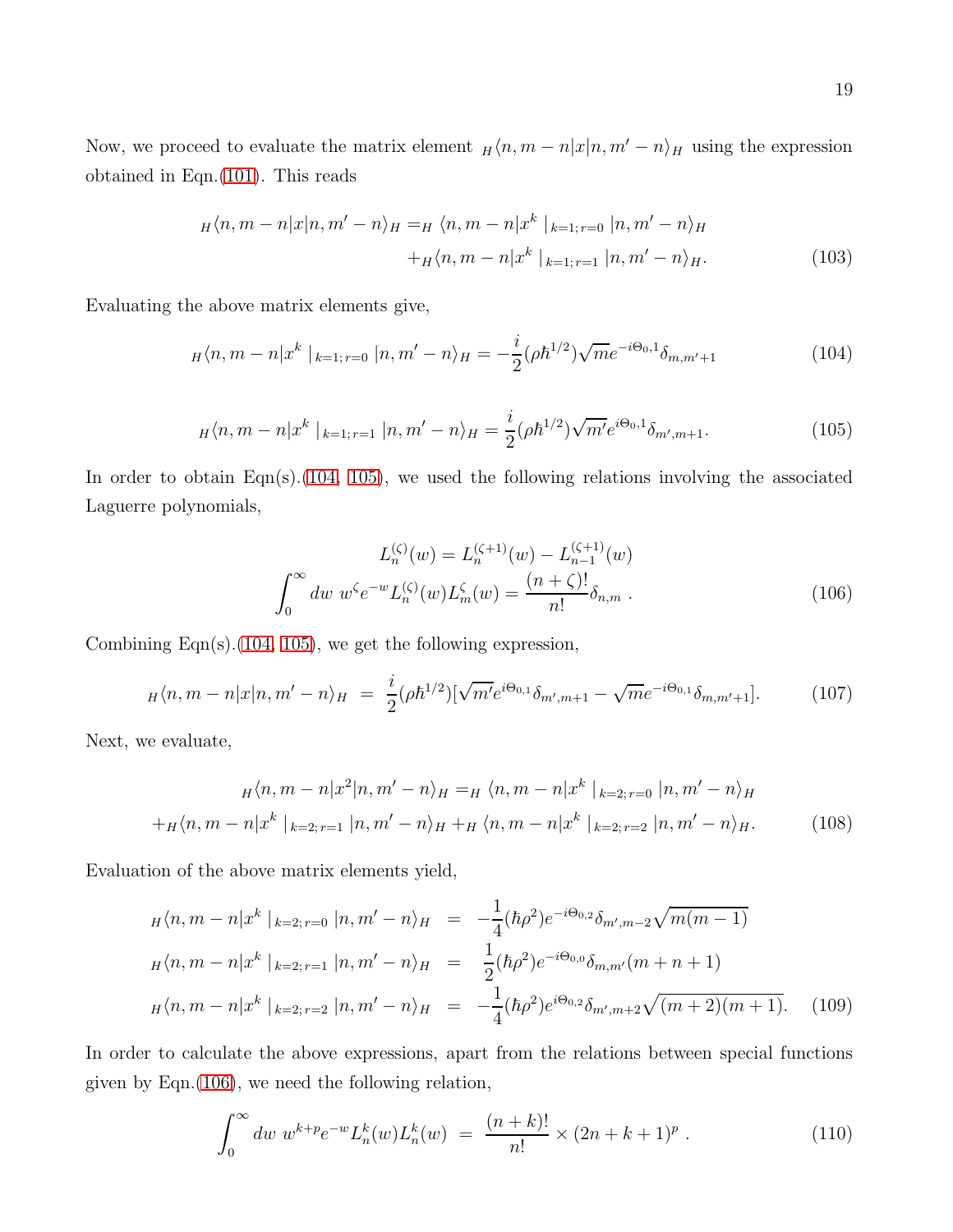So we have,

<span id="page-19-0"></span>
$$
H\langle n, m - n | x^2 | n, m' - n \rangle_H = \frac{(\hbar \rho^2)}{2} \delta_{m,m'}(m + n + 1) -\frac{(\hbar \rho^2)}{4} \left[ e^{-i\Theta_{0,2}} \delta_{m',m-2} \sqrt{m(m-1)} + e^{i\Theta_{0,2}} \delta_{m',m+2} \sqrt{(m+2)(m+1)} \right].
$$
 (111)

It is to be noted that the matrix elements for x and  $x^2$  in the eigenstates of the Hamiltonian [given by Eqn(s).[\(107,](#page-18-3) [111\)](#page-19-0) respectively], matches exactly with the corresponding expression given in [\[25\]](#page-26-8), although the result quoted in [25] is in the eigenstate of the invariant  $I(t)$ .

The matrix element of  $y^k$  in the eigenstates of the Hamiltonian can be obtained similarly, and reads,

<span id="page-19-1"></span>
$$
H\langle n, m-n|y^{k}|n, m'-n\rangle_{H} = \sum_{r=0}^{k} \frac{\pi}{2^{k}} e^{i\Theta_{0,2r-k} k} C_{r} \delta_{m',m+2r-k}
$$
  
 
$$
\times \lambda_{n}^{2} (\hbar^{1/2} \rho)^{2n+k+2} \sqrt{m!(m+2r-k)!}
$$
  
 
$$
\times \int_{0}^{\infty} dw \ w^{n-m-r+k} e^{-w} L_{m}^{(n-m)}(w) L_{m+2r-k}^{(n-m-2r+k)}(w).
$$
 (112)

Once again we write down the matrix element of  $y^k$  in the eigenstates of the Lewis invariant  $I(t)$ . This reads

$$
\langle n, m - n | y^{k} | n, m' - n \rangle = \sum_{r=0}^{k} \frac{\pi}{2^{k}} {}^{k}C_{r} \delta_{m', m+2r-k}
$$
  
 
$$
\times \lambda_{n}^{2} (h^{1/2} \rho)^{2n+k+2} \sqrt{m! (m + 2r - k)!}
$$
  
 
$$
\times \int_{0}^{\infty} dw \ w^{n-m-r+k} e^{-w} L_{m}^{(n-m)}(w) L_{m+2r-k}^{(n-m-2r+k)}(w).
$$
 (113)

Using Eqn.[\(112\)](#page-19-1), we may evaluate the matrix element of y and  $y^2$  in the eigenstate of the Hamiltonian. We find,

$$
H\langle n, m-n|y|n, m'-n\rangle_H = H\langle n, m-n|y^k|_{k=1; r=0} |n, m'-n\rangle_H
$$
  
+
$$
H\langle n, m-n|y^k|_{k=1; r=1} |n, m'-n\rangle_H
$$
  
= 
$$
-\frac{1}{2}(\rho \hbar^{1/2})[\sqrt{m}e^{-i\Theta_{0,1}}\delta_{m', m-1} + \sqrt{m+1}e^{i\Theta_{0,1}}\delta_{m', m+1}].
$$
 (114)

$$
H\langle n, m - n | y^2 | n, m' - n \rangle_H = H\langle n, m - n | y^k |_{k=2; r=0} | n, m' - n \rangle_H
$$
  
+
$$
H\langle n, m - n | y^k |_{k=2; r=1} | n, m' - n \rangle_H
$$
  
+
$$
H\langle n, m - n | y^k |_{k=2; r=2} | n, m' - n \rangle_H
$$
  
=
$$
\frac{\hbar \rho^2}{4} \delta_{m', m-2} \sqrt{m(m-1)} e^{-i\Theta_{0,2}}
$$
  
+
$$
\frac{1}{2} \delta_{m, m'} (\hbar \rho^2) (m + n + 1) + \frac{\hbar \rho^2}{4} \delta_{m', m+2} \sqrt{(m+2)(m+1)} e^{i\Theta_{0,2}}.
$$
  
(115)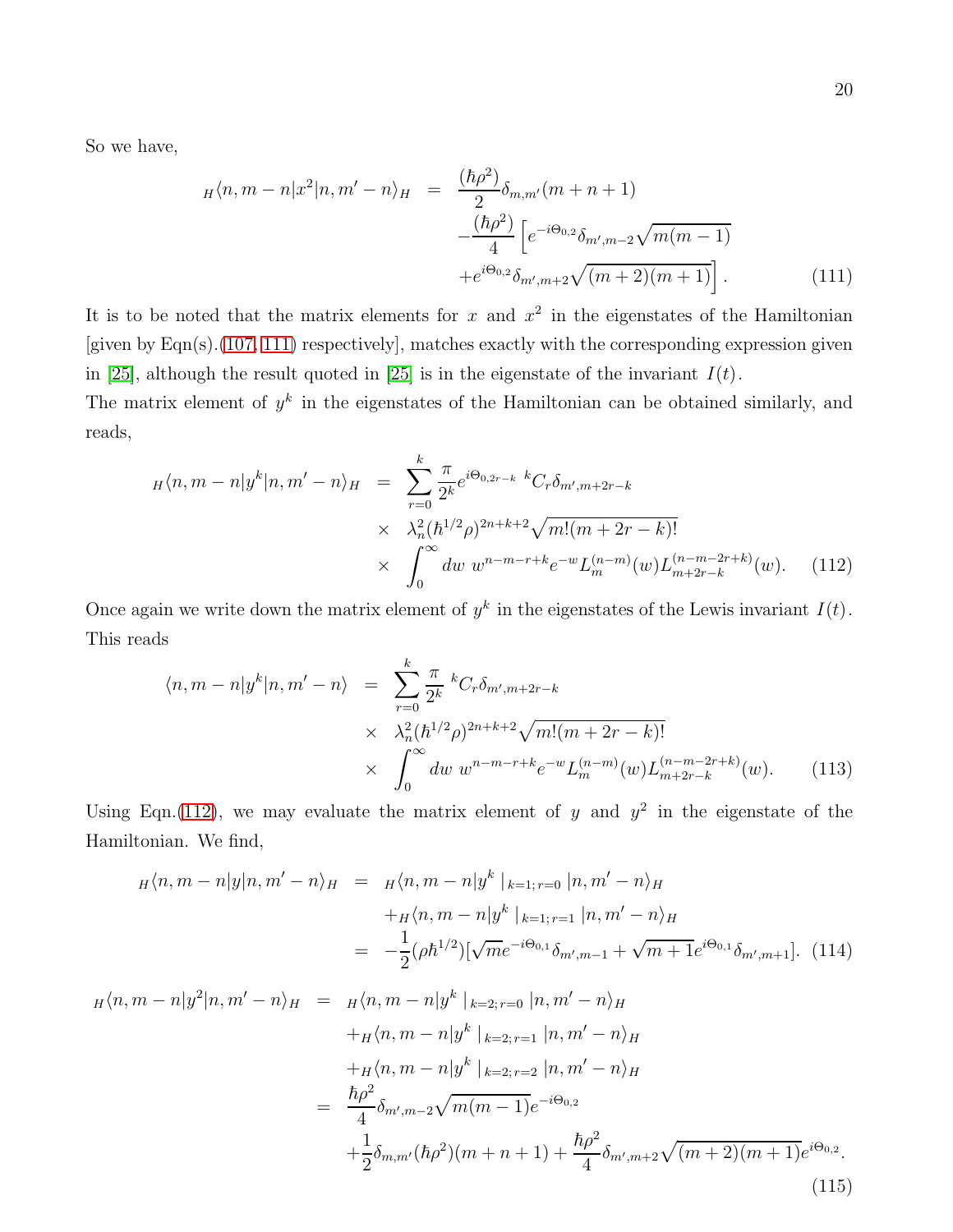From the above analysis, we find that even the expression for the matrix element of the operator  $y^k$  in the eigenstate of  $H(t)$  matches with that found in [\[25\]](#page-26-8) for  $k = 1, 2$ , though again they had inappropriately quoted the results in the eigenstate of the Lewis invariant.

#### 5.2 Analysis of the expectation value of energy

As we have already seen from Eqn.[\(5\)](#page-3-0), in order to calculate the expectation value of energy one needs the expectation values  $\langle p_1^2 \rangle$ ,  $\langle p_2^2 \rangle$ ,  $\langle x_1^2 \rangle$ ,  $\langle x_2^2 \rangle$ ,  $\langle p_1 x_2 \rangle$  and  $\langle p_2 x_1 \rangle$ . As we have seen in the previous subsection, our calculated generalized expressions for matrix elements  $H/n, m$  $n|x^k|_{k=1; r=0}$   $|n,m'-n\rangle_H$  and  $H\langle n,m-n|y^k|_{k=1; r=0}$   $|n,m'-n\rangle_H$  matched exactly with the calculations in [\[25\]](#page-26-8) for  $k = 1, 2$ . Hence, we use the matrix elements quoted in the said work to calculate the following expectation values,

$$
\langle x_j^2 \rangle = \frac{\rho^2}{2}(n+m+1) \; ; \; \langle p_j^2 \rangle = \frac{1}{2} \left( \frac{1}{\rho^2} + \frac{\dot{\rho}^2}{a^2} \right) (n+m+1) \; ; \; \langle x_j \, p_k \rangle = \frac{1}{2} \, \epsilon_{jk}(m-n) \; ; \quad (116)
$$

where j, k = 1, 2 and  $\epsilon_{jk} = -\epsilon_{kj}$  with  $\epsilon_{12} = 1$ . So, the expectation value of energy  $\langle E_{n,m-n}(t) \rangle$ with respect to energy eigenstate  $\psi_{n,m-n}(r,\theta,t)$  can be expressed as,

$$
\langle E_{n,m-n}(t) \rangle = \frac{1}{2} (n+m+1) \left[ b(t) \rho^2(t) + \frac{a(t)}{\rho^2(t)} + \frac{\dot{\rho}^2(t)}{a(t)} \right] + c(t) (n-m) .
$$
  
= 
$$
\frac{1}{2} \left[ (n+m+1) \left( b(t) \rho^2(t) + \frac{a(t)}{\rho^2(t)} + \frac{\dot{\rho}^2(t)}{a(t)} \right) + (n-m) \left( \frac{f(t) \Omega(t)}{M} + \frac{M \omega^2(t) \theta(t)}{f(t)} \right) \right].
$$
 (117)

It is interesting to note that even when the frequency of oscillation  $\omega \rightarrow 0$ , the expectation value of energy is non-zero. This is because all the three parameters of the Hamiltonian  $a(t)$ ,  $b(t)$  and c(t) are finite even as  $\omega \rightarrow 0$ , as is clear from the Eqn(s).[\(6,7,8\)](#page-3-1). Now we will proceed to study the time-dependent behaviour of  $\langle E_{n,m-n}(t) \rangle$  for various types of damping.

#### 5.2.1 Exponentially decaying solution

For the exponentially decaying solution given by Eqn.[\(47\)](#page-9-0), the energy expectation value takes the following form,

$$
\langle E_{n,m-n}(t) \rangle = (n+m+1)\mu^2 \Delta + c(t) (n-m) \tag{118}
$$

where we have set the constant  $\xi^2$  to unity and used the constraint relation given by Eqn.[\(48\)](#page-9-1).

#### $\langle A \rangle$  Solution Set-Ia

For this case we consider  $f(t) = 1$  and  $\omega(t) = \omega_0 e^{-\Gamma t/2}$ . The expectation value of energy for the ground state has the following expression,

<span id="page-20-0"></span>
$$
\langle E_{n,-n}(t) \rangle = (n+1)\mu^2 \Delta + n \left[ \sqrt{\frac{\Delta \exp(\Gamma t) - M \omega_0^2 \exp(-\Gamma t)}{M}} + \omega_0 \exp(-\Gamma t/2) \sqrt{M \sigma \exp(-\Gamma t) - 1} \right]. \tag{119}
$$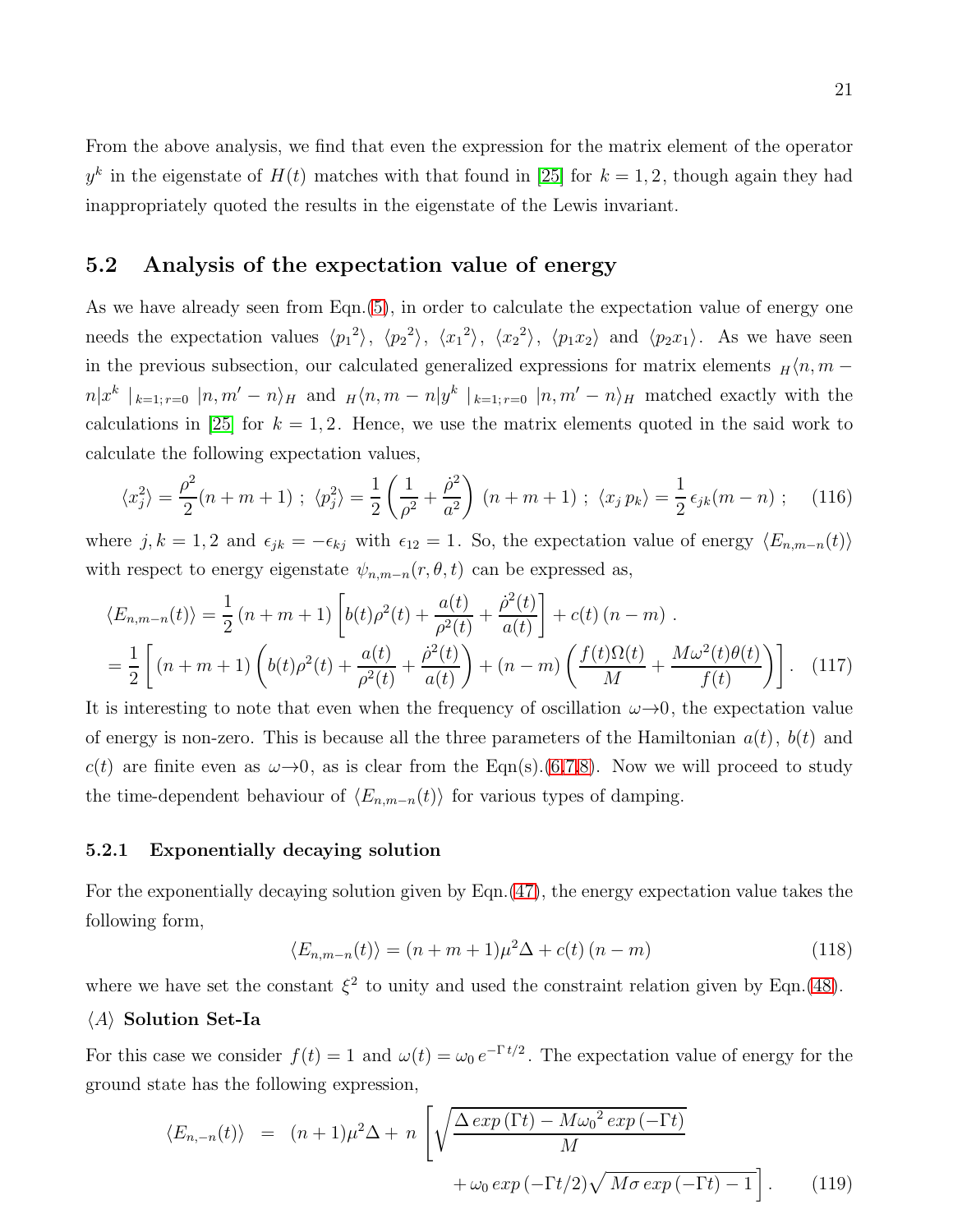

<span id="page-21-0"></span>Figure 1: A study of the variation of expectation value of energy, scaled by  $\frac{1}{\omega_0}$   $\frac{\langle E \rangle}{\omega_0}$  $\frac{dE}{d\omega_0}$ ) in order to make it dimensionless, as we vary  $\Gamma t$  (again a dimensionless quantity). Here we consider mass M=1,  $\mu = 1, \Delta = 10^7$ ,  $\sigma = 10^7$ ,  $\omega_0 = 10^3$  and  $\Gamma = 1$  in natural units. The expectation value of energy  $\langle E \rangle$  is calculated for exponentially decaying Hamiltonian parameters when  $\langle A \rangle$  Set-IA  $f(t) = 1$ and  $\omega(t) = \omega_0 e^{-\Gamma t/2}$ ;  $\langle B \rangle$  Set-IB  $f(t) = e^{-\Gamma t}$  and  $\omega(t) = \omega_0$  and  $\langle C \rangle$  Set-IC  $f(t) = e^{-\Gamma t}$  and  $\omega(t) = \omega_0 e^{-\Gamma t/2}$ . While for  $\langle A \rangle$  the energy first decreases, then increases with time, for  $\langle B \rangle$  the energy remains constant as we vary time. For  $\langle C \rangle$  the energy decays off with time.

From Eqn.[\(119\)](#page-20-0), we see that the expectation value of the energy becomes complex beyond a certain time limit. The condition for getting the expectation value of energy to be real is as follows,

$$
M \sigma e^{-\Gamma t} > 1 \Rightarrow t \le \frac{\ln(M \sigma)}{\Gamma} . \tag{120}
$$

We see from Fig. [\(1\)](#page-21-0), that the energy initially decays but then increases with time. This is because for large time at which  $exp(-\Gamma t/2) \approx 0$ , the approximated expression of energy reads

$$
E_{n,-n}(t) \approx (n+1)\mu^2 \Delta + n \sqrt{\frac{\Delta \exp(\Gamma t)}{M}}
$$
\n(121)

which is still increasing with time. The reason for the increase of energy with time is the form of the coefficient  $b(t)$  in the Hamiltonian. Although the coefficient  $a(t)$  is exponentially decaying with time, the coefficient  $b(t)$  exponentially increases with time in order to satisfy EP equation. However, since there is an upper limit of time within which the energy remains real, so the energy remains finite within the allowed time interval.

#### $\langle B \rangle$  Solution Set-Ib

Here we set  $f(t) = e^{-\Gamma t}$  and  $\omega(t) = \omega_0$ . With this the energy expression for the ground state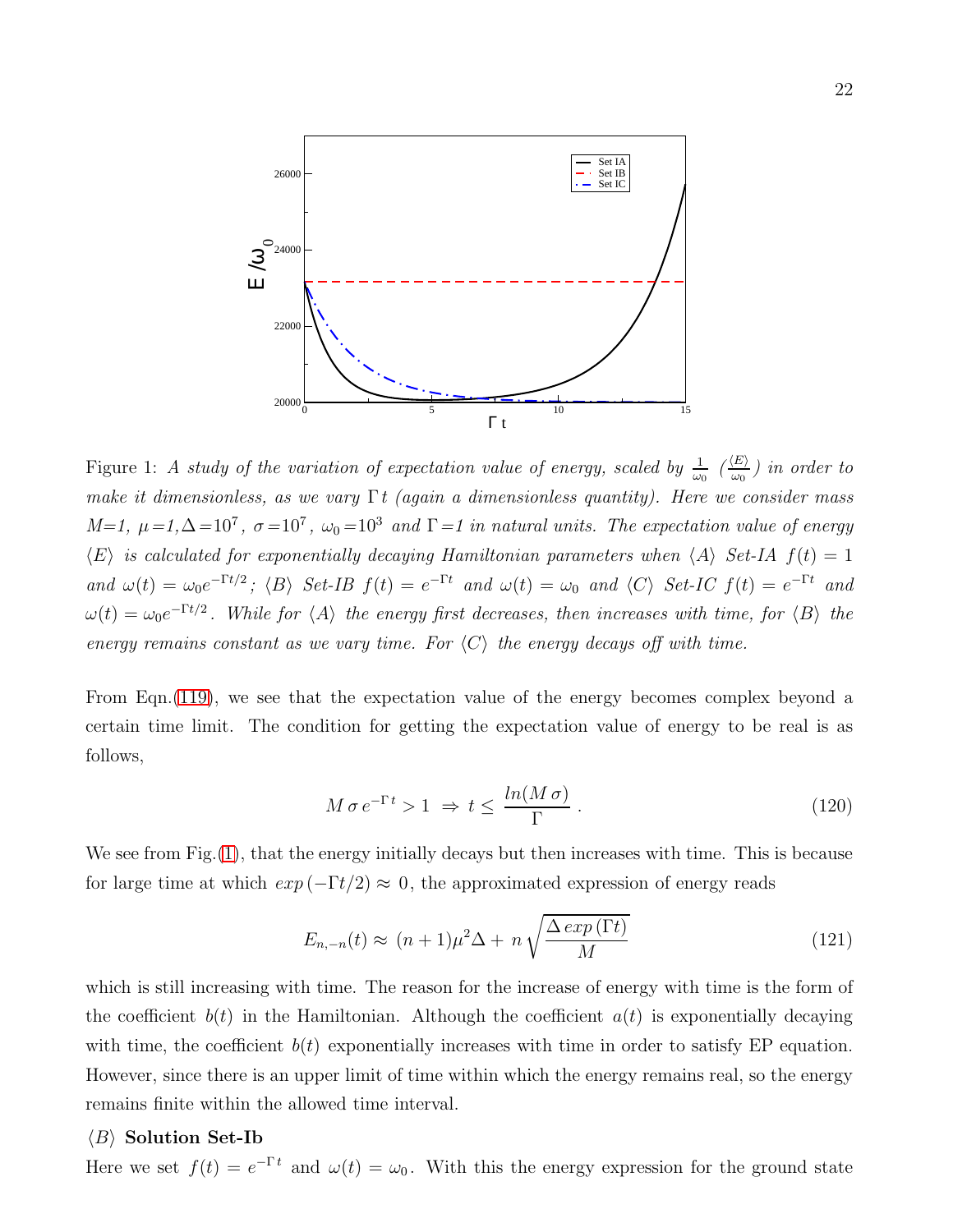takes the form,

<span id="page-22-0"></span>
$$
\langle E_{n,-n}(t) \rangle = (n+1)\mu^2 \Delta + n \left[ \sqrt{\frac{\Delta - M \omega_0^2}{M}} + \omega_0 \sqrt{M \sigma - 1} \right]. \tag{122}
$$

We note from Fig. [\(1\)](#page-21-0), that the expectation value of the energy remarkably remains constant as we vary time, as is observed from Eqn.[\(122\)](#page-22-0). This must be because the effect of the exponentially decaying Hamiltonian coefficient  $a(t)$  and damping term  $f(t)$  gets balanced out by the exponentially increasing Hamiltonian coefficient  $b(t)$ .

#### $\langle C \rangle$  Solution Set-Ic

Here we set  $f(t) = e^{-\Gamma t}$  and  $\omega(t) = \omega_0 e^{-\Gamma t/2}$ . With this the expectation value of the energy expression takes the form,

$$
\langle E_{n,-n}(t) \rangle = (n+1)\mu^2 \Delta + n \left[ \sqrt{\frac{\Delta - M \omega_0^2 \exp\left[-\Gamma t\right]}{M}} + \omega_0 \exp\left(-\Gamma t/2\right) \sqrt{M \sigma - 1} \right]. \tag{123}
$$

The above expression gives a very nice decaying expression for the expectation value of energy with respect to time, and finally approaching a constant value in the limit  $t \to \infty$ . This behaviour is also exhibited in the nature of the plot of variation of the expectation value of energy with time seen in Fig. $(1)$ .

#### 5.2.2 Rationally decaying solution

In this case the expectation value of energy for  $k = 2$  reads

$$
E_{n,-n}(t) = \frac{(n+1)}{2(\Gamma t + \chi)} \left[ 2\left(\frac{\sigma}{\mu^2} + \Delta \mu^2\right) + \frac{\mu^2 \Gamma^2}{8\sigma} \right] + n \left[ \frac{\omega_0}{\Gamma t + \chi} \sqrt{\frac{4\sigma M}{(\Gamma t + \chi)^2} - 1} + \sqrt{\frac{\Delta}{M} - \frac{\omega_0^2}{(\Gamma t + \chi)^2}} \right]. (124)
$$

Note that although it has a nice decaying property like the damping case on commutative plane, there is an upper bound of time above which the energy ceases to be real. The upper bound on time reads,

$$
4\sigma M \ge (\Gamma t + \chi)^2 \Rightarrow t \le \frac{1}{\Gamma} (2\sqrt{M\sigma} - \chi). \tag{125}
$$

From Fig. [\(2\)](#page-23-0), we see indeed the expectation value of energy  $\langle E \rangle$  decays with time following power law as expected for the rationally decaying solutions.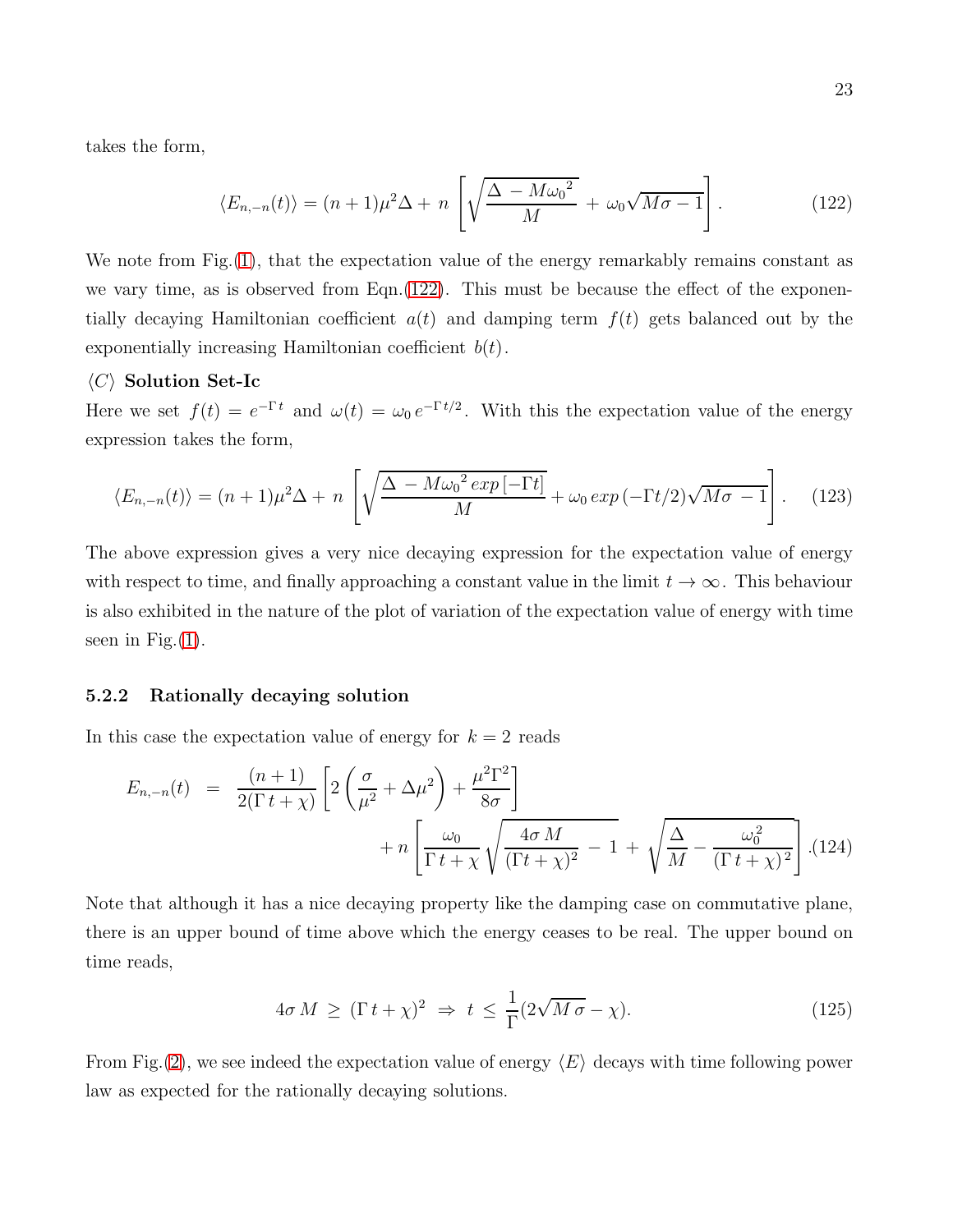

<span id="page-23-0"></span>Figure 2: A study of the variation of expectation value of energy, scaled by  $\frac{1}{\omega_0}$   $\frac{\langle E \rangle}{\omega_0}$  $\frac{dE}{d\omega_0}$ ) in order to make it dimensionless, as we vary  $\Gamma t$  (again a dimensionless quantity). Here we consider mass  $M=1, \mu=1, \Delta=10^7, \sigma=10^7, \omega_0=10^3, \chi=1$  and  $\Gamma=1$  in natural units. The expectation value of energy  $\langle E \rangle$  is calculated for rationally decaying Hamiltonian parameters. We consider  $f(t) = 1$ and  $\omega(t) = \frac{\omega_0}{\sqrt{D} + \omega_0}$  $(\Gamma t + \chi)$ .

#### 5.2.3 Elementary solution

For the elementary solution set, the expectation value of the energy reads,

$$
\langle E_{n,-n}(t) \rangle = \frac{1}{2}(n+1) \left[ \left( \Delta \mu^2 + \frac{\sigma}{\mu^2} \right) \frac{1}{(\Gamma t + \chi)^2} + \frac{\mu^2 \Gamma^2}{\sigma} \right] + n \left[ \frac{\omega_0 \sqrt{M \sigma - 1}}{(\Gamma t + \chi)} + \frac{1}{(\Gamma t + \chi)} \sqrt{\frac{\Delta}{M (\Gamma t + \chi)^2} - \omega_0^2} \right].
$$
 (126)

Further, the constraint relation  $\Delta \mu^4 = \xi^2 \sigma$  results in the following form for the expectation value of energy (setting  $\xi^2 = 1$ ),

$$
\langle E_{n,-n}(t) \rangle = \frac{1}{2}(n+1)\left[\frac{2\sigma}{\mu^2(\Gamma t + \chi)^2} + \frac{\mu^2 \Gamma^2}{\sigma}\right] + n\left[\frac{\omega_0 \sqrt{M\sigma - 1}}{(\Gamma t + \chi)} + \frac{1}{(\Gamma t + \chi)}\sqrt{\frac{\Delta}{M(\Gamma t + \chi)^2} - \omega_0^2}\right]
$$
\n(127)

This expression also provides an upper bound of the time limit above which the expectation value of energy would become complex. This upper bound reads,

$$
\frac{\Delta}{M(\Gamma t + \chi)^2} \ge \omega_0^2 \Rightarrow t \le \frac{1}{\Gamma} \left[ \frac{1}{\omega_0} \sqrt{\frac{\Delta}{M}} - \chi \right].
$$
\n(128)

In Fig.[\(3\)](#page-24-0), we observe that the expectation value of energy again undergoes a power law decay with time for the elementary solution.

.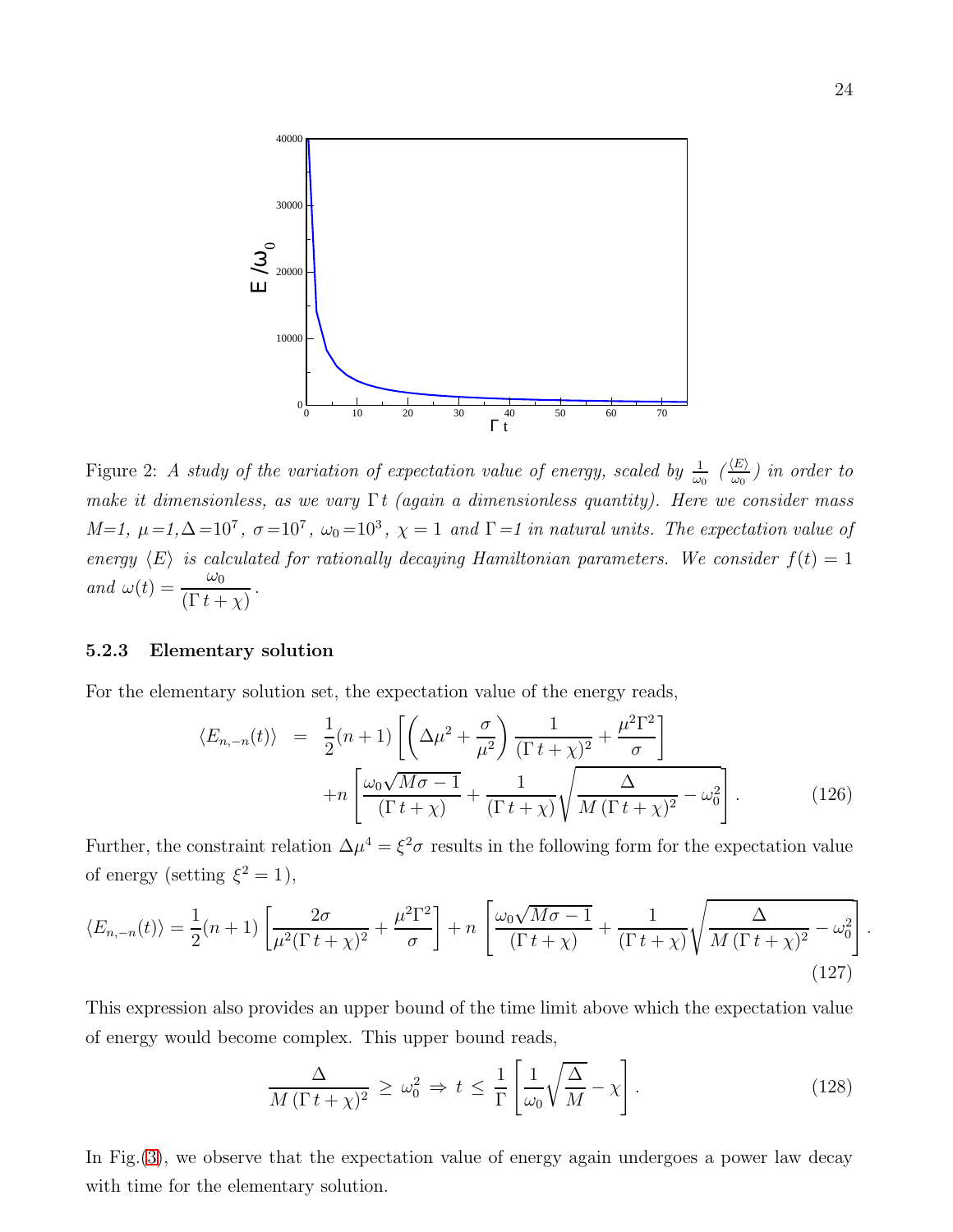

<span id="page-24-0"></span>Figure 3: A study of the variation of expectation value of energy, scaled by  $\frac{1}{\omega_0}$   $\frac{\langle E \rangle}{\omega_0}$  $\frac{dE}{d\omega_0}$ ) in order to make it dimensionless, as we vary  $\Gamma t$  (again a dimensionless quantity). Here we consider mass  $M=1, \mu=1, \Delta=10^7, \sigma=10^7, \omega_0=10^3, \chi=1$  and  $\Gamma=1$  in natural units. The expectation value of energy  $\langle E \rangle$  is calculated for elementarily decaying Hamiltonian parameters. We consider  $f(t) = 1$ and  $\omega(t) = \frac{\omega_0}{\sqrt{D} + \omega_0}$  $(\Gamma t + \chi)$ .

# 6 Conclusion

We now summarize our results. In this paper we have considered a two-dimensional damped harmonic oscillator in noncommutative space with time dependent noncommutative parameters. We map this system in terms of commutative variables by using a shift of variables connecting the noncommutative and commutative space, known in the literature as Bopp-shift. We have then obtained the exact solution of this time dependent system by using the well known Lewis invariant which in turn leads to a non-linear differential equation known as the Ermakov-Pinney equation. We first obtain the Lewis invariant in Cartesian coordinates. We then make a transformation to polar coordinates and write down our results in these coordinates. Doing so, we use the operator approach to obtain the eigenstates of the invariant. With this background in place, we make various choices of the parameters in the problem which in turn leads to solutions for the time dependent noncommutative parameters. We have considered three different sets of choices for which solutions have been obtained, namely, exponentially decaying solutions, rationally decaying solutions and elementary solutions. Interestingly, the solutions obtained make it possible to integrate the phase factor exactly thereby giving an exact solution for the eigenstates of the Hamiltonian. We have then computed the matrix elements of operators raised to a finite integer power in both the eigenstates of the Hamiltonian as well as the Lewis invariant. From these results, we are able to compute the expectation value of the Hamiltonian. Expectedly, the expectation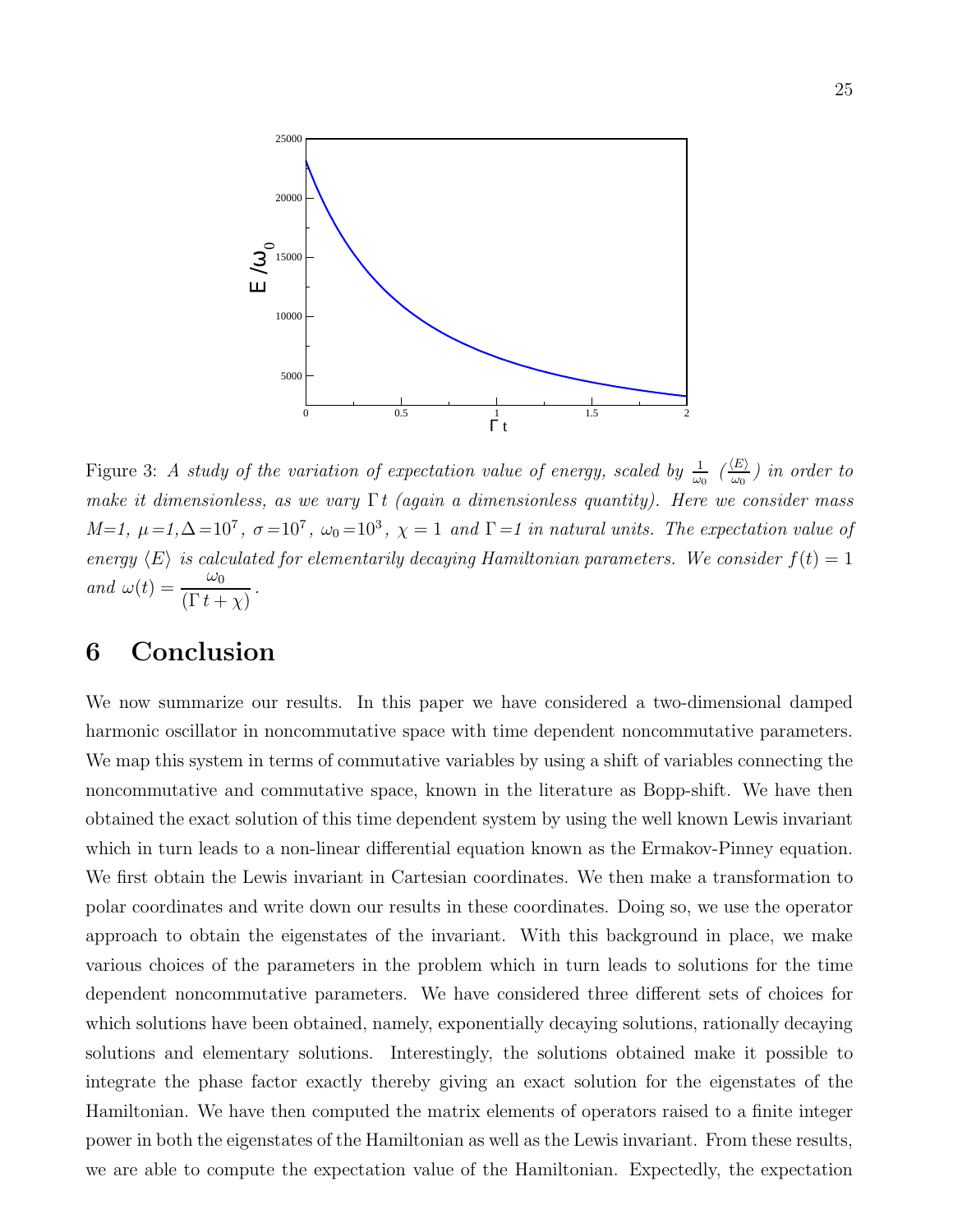value of the energy varies with time. For the exponentially decaying solutions, we get three kinds of behaviour corresponding to the choices of the damping factor and the frequency of the oscillator. For the case where the damping factor is set to unity and the frequency of the oscillator decays with time, the expectation value of the energy first decreases with time and then increases. The reason for this behaviour is due to the particular form of the solutions of the Ermakov-Pinney equation which fixes the forms of the noncommutative parameters. It is these time dependent forms of the noncommutative parameters that results in the above mentioned behaviour of the expectation value of the energy with time. In this case, we also observe that there is an upper bound of time above which the energy expectation value ceases to be real. For the case where the damping factor has a decaying part and the frequency of the oscillator is a constant, we observe that the expectation value of the energy remarkably remains constant with time. This must be the case because the effect of the exponentially decaying coefficient in the Hamiltonian and the damping term gets balanced out by the exponentially increasing coefficient in the Hamiltonian. For the case where both the damping term as well as the frequency of the oscillator decays with time, we find an exponentially decaying behaviour of the expectation value of the energy. For the rationally decaying and the elementary solution, we observe a power law decay of the energy expectation value with time together with an upper bound of time above which the energy expectation value ceases to be real. Investigating these cases of damped oscillators, we conclude that the behaviour corresponding to the exponentially decaying solution, where both the frequency and damping term are decaying exponentially with time, is similar to a damped oscillator in commutative space.

# Acknowledgement

MD would like to thank Ms. Riddhi Chatterjee and Ms.Rituparna Mandal for their helpful assistance to operate the software Mathematica.

# <span id="page-25-0"></span>References

- <span id="page-25-1"></span>[1] H.R. Lewis, Jr., W.B. Riesenfeld , J. Math. Phys. 10 (1969) 1458.
- <span id="page-25-2"></span>[2] H.R. Lewis, Jr., J. Math. Phys. 9 (1968) 1976.
- <span id="page-25-3"></span>[3] H.R. Lewis, Jr., Phys. Rev. Lett. 18 (1967) 510 ; Erratum Phys. Rev. Lett. 18 (1967) 636.
- [4] M.S. Abdalla, N.A. Ismael, Int. J. Theor. Phys. 48 (2009) 2757.
- [5] I.A. Pedrosa, D. de Lima, Int. J. Mod. Phys. B 28 (2014) 1450177.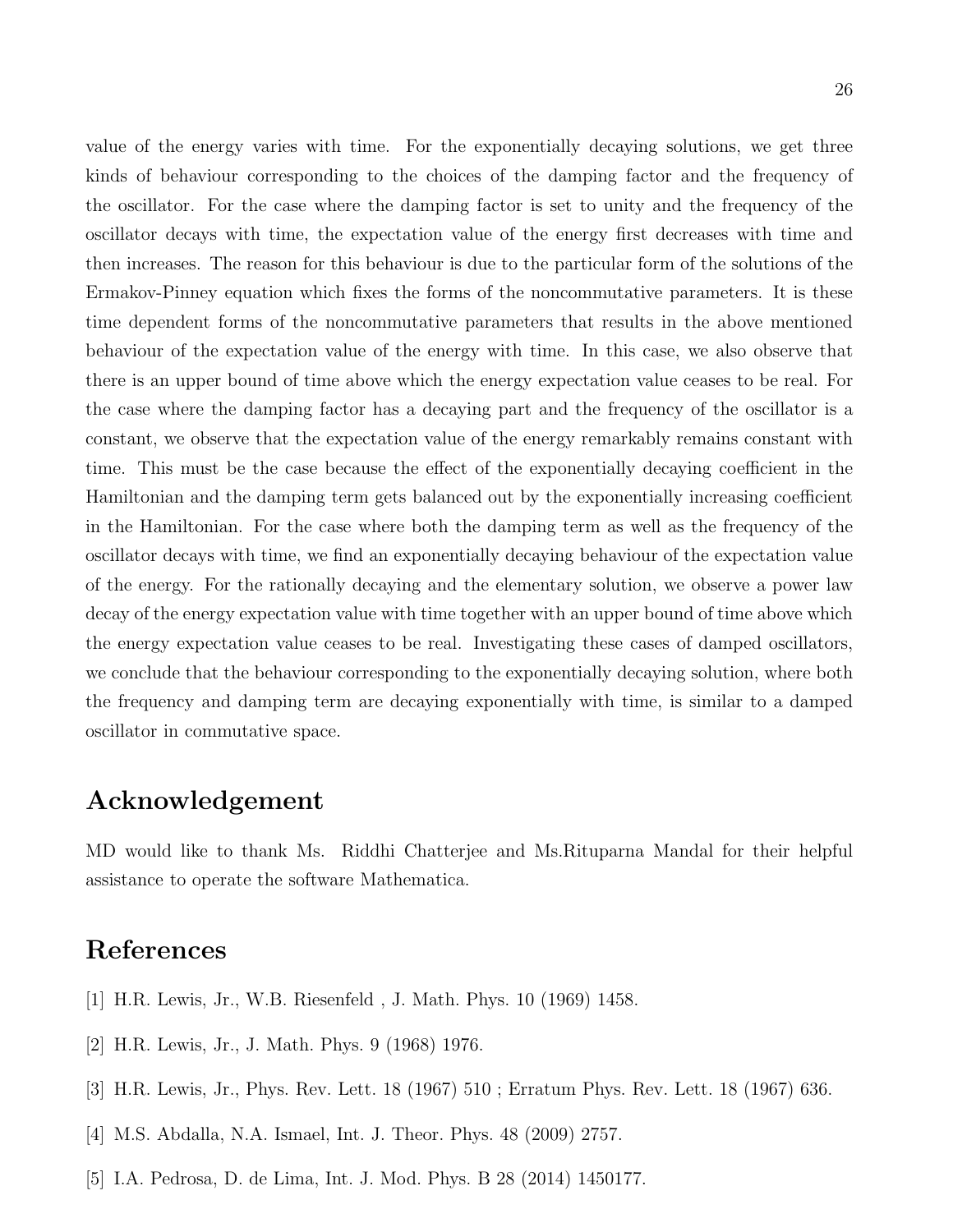- [6] A. Jannussis, B. Bartzis, Phys. Lett. A 129 (1988) 263.
- <span id="page-26-0"></span>[7] I. A. Pedrosa, J. Math. Phys. 28 (1987) 2662.
- <span id="page-26-1"></span>[8] I. A. Pedrosa, Rev. Bras. Fis. 19(3) (1989) 502.
- <span id="page-26-2"></span>[9] L.M. Lawson , G.Y.H. Avossevou, L. Gouba , J. Math. Phys. 59 (2018) 112101.
- <span id="page-26-3"></span>[10] S. Doplicher, K. Fredenhagen, J.E. Roberts, Commun. Math. Phys. 172 (1995) 187.
- <span id="page-26-4"></span>[11] D. Amati, M. Ciafaloni, G. Veneziano, Phys. Lett. B 216 (1989) 41.
- <span id="page-26-5"></span>[12] N. Seiberg, E. Witten, J. High Energy Phys. 09 (1999) 032.
- <span id="page-26-6"></span>[13] C. Rovelli, Living Rev. Relativity 11, 5 (2008).
- [14] D. Bigatti, L. Susskind, Phys. Rev. D 62 (2000) 066004.
- [15] O.F. Dayi, A. Jellal, J. Math. Phys. 43 (2002) 4592.
- [16] B. Chakraborty, S. Gangopadhyay, A. Saha, Phys. Rev. D 70 (2004) 107707.
- [17] F.G. Scholtz, B. Chakraborty, Phys. Rev. D 71 (2005) 085005.
- [18] F.G. Scholtz, B. Chakraborty, S. Gangopadhyay, J. Govaerts, J. Phys. A 38 (2005) 9849.
- [19] B. Chakraborty, S. Gangopadhyay, A.G. Hazra, F.G. Scholtz, J. Phys. A 39 (2006) 9557.
- [20] R. Banerjee, S. Gangopadhyay, S.K. Modak, Phys. Lett. B 686 (2010) 181.
- [21] A. Saha, S. Gangopadhyay, S. Saha, Phys. Rev. D 83 (2011) 025004.
- [22] A. Saha, S. Gangopadhyay, S. Saha, Phys. Rev. D 97 (2018) 044015.
- <span id="page-26-7"></span>[23] A. Smailagic, E. Spallucci, J. Phys. A 36 (2003) L467.
- <span id="page-26-8"></span>[24] S. Gangopadhyay, F.G. Scholtz, Phys. Rev. Lett. 102 (2009) 241602.
- <span id="page-26-9"></span>[25] S. Dey, A. Fring , Phys. Rev. D 90 (2014) 084005.
- <span id="page-26-10"></span>[26] A. Streklas, Physica A 385 (2007) 124.
- <span id="page-26-11"></span>[27] V. Ermakov, Univ. Izv. Kiev. 20 (1880) 1.
- <span id="page-26-12"></span>[28] E. Pinney, Proc. Am. Math. Soc. 1 (1950) 681.
- [29] P. Caldirola, Nuovo Cimento 18 (1941) 393.